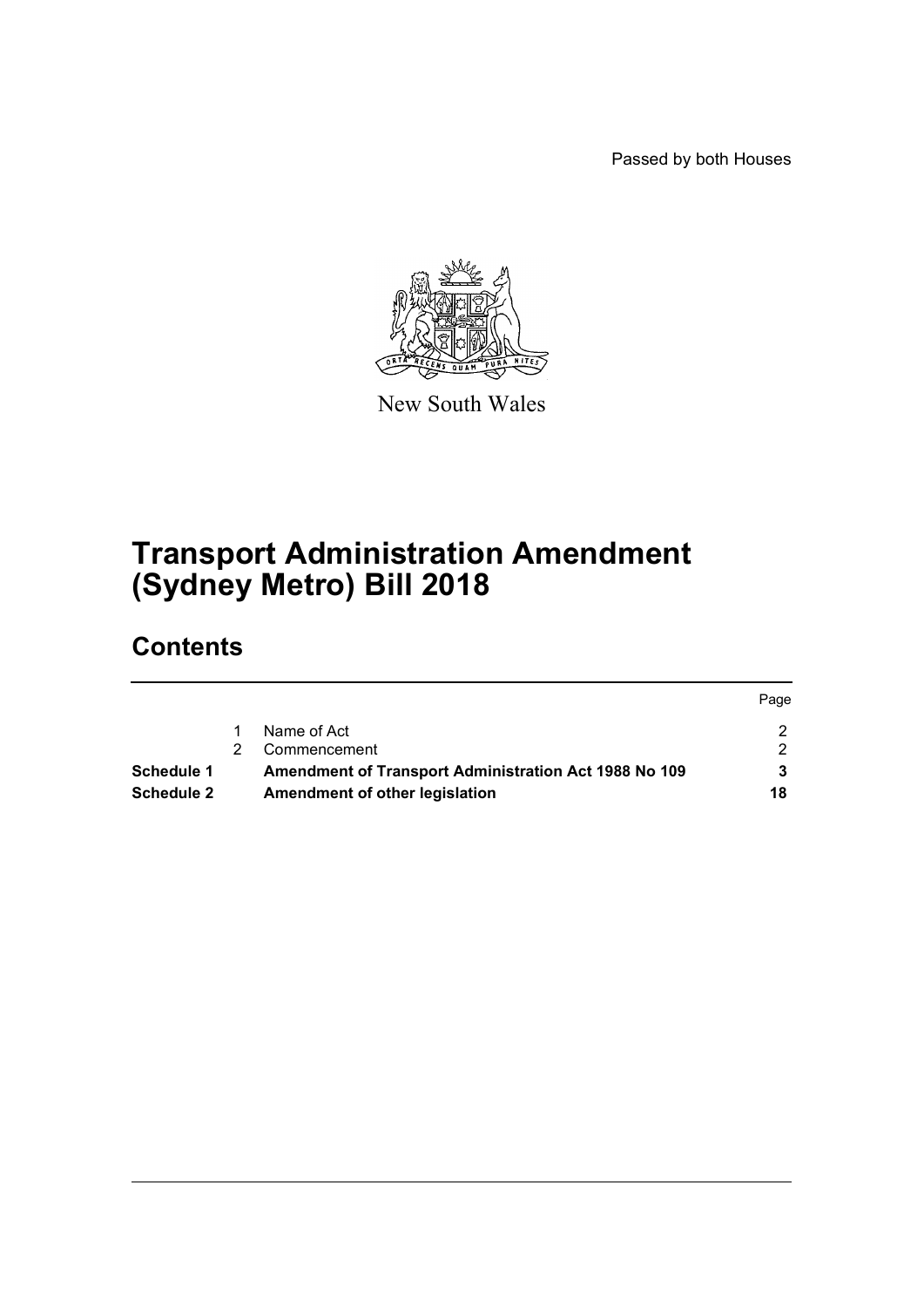*I certify that this public bill, which originated in the Legislative Assembly, has finally passed the Legislative Council and the Legislative Assembly of New South Wales.*

> *Clerk of the Legislative Assembly. Legislative Assembly, Sydney, , 2018*



New South Wales

# **Transport Administration Amendment (Sydney Metro) Bill 2018**

Act No , 2018

An Act to amend the *Transport Administration Act 1988* and other legislation to establish Sydney Metro and to facilitate the development, implementation and operation of a metro in Sydney; and for related purposes.

*I have examined this bill and find it to correspond in all respects with the bill as finally passed by both Houses.*

*Assistant Speaker of the Legislative Assembly.*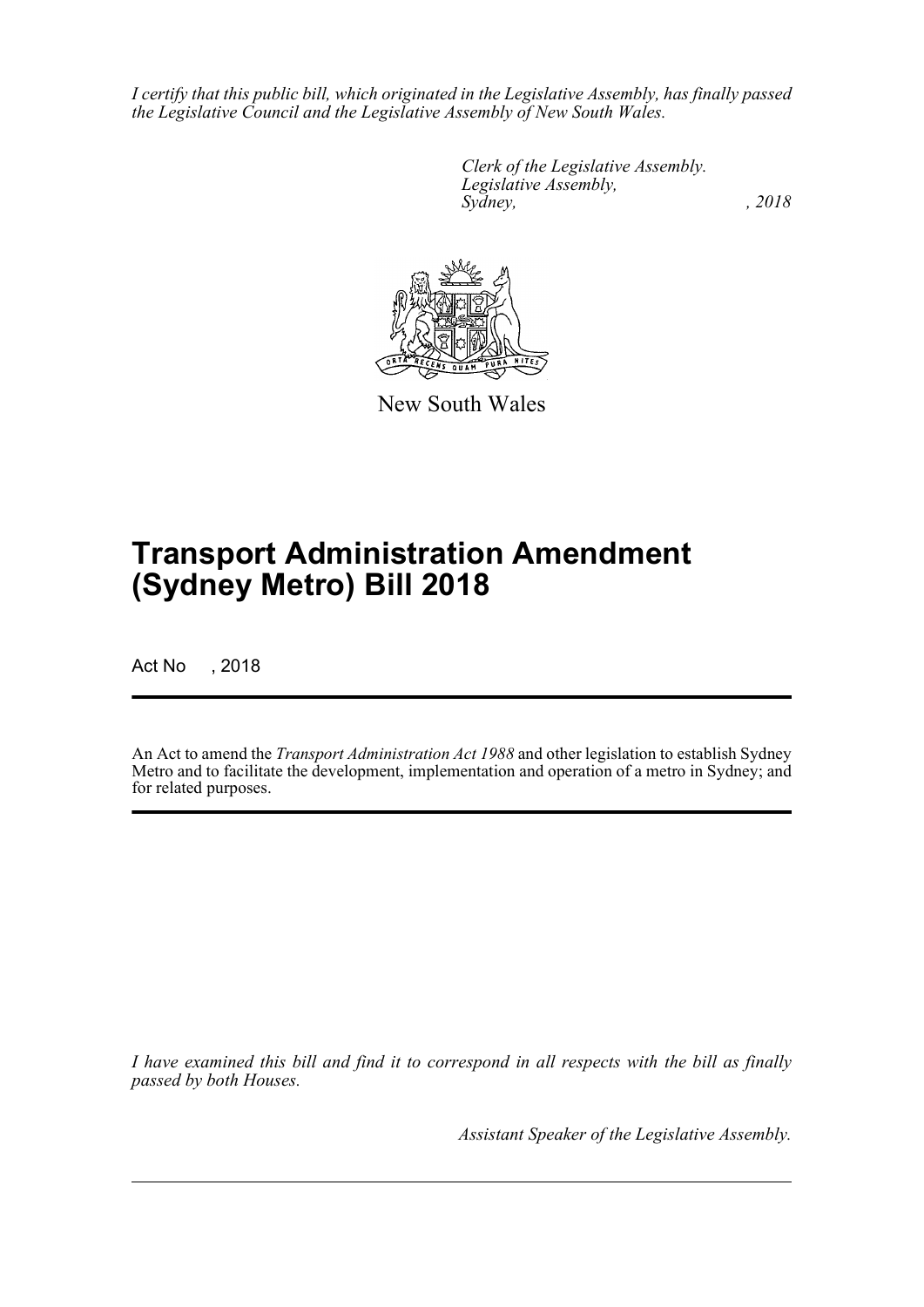## <span id="page-2-0"></span>**The Legislature of New South Wales enacts:**

### **1 Name of Act**

This Act is the *Transport Administration Amendment (Sydney Metro) Act 2018*.

### <span id="page-2-1"></span>**2 Commencement**

This Act commences on a day or days to be appointed by proclamation.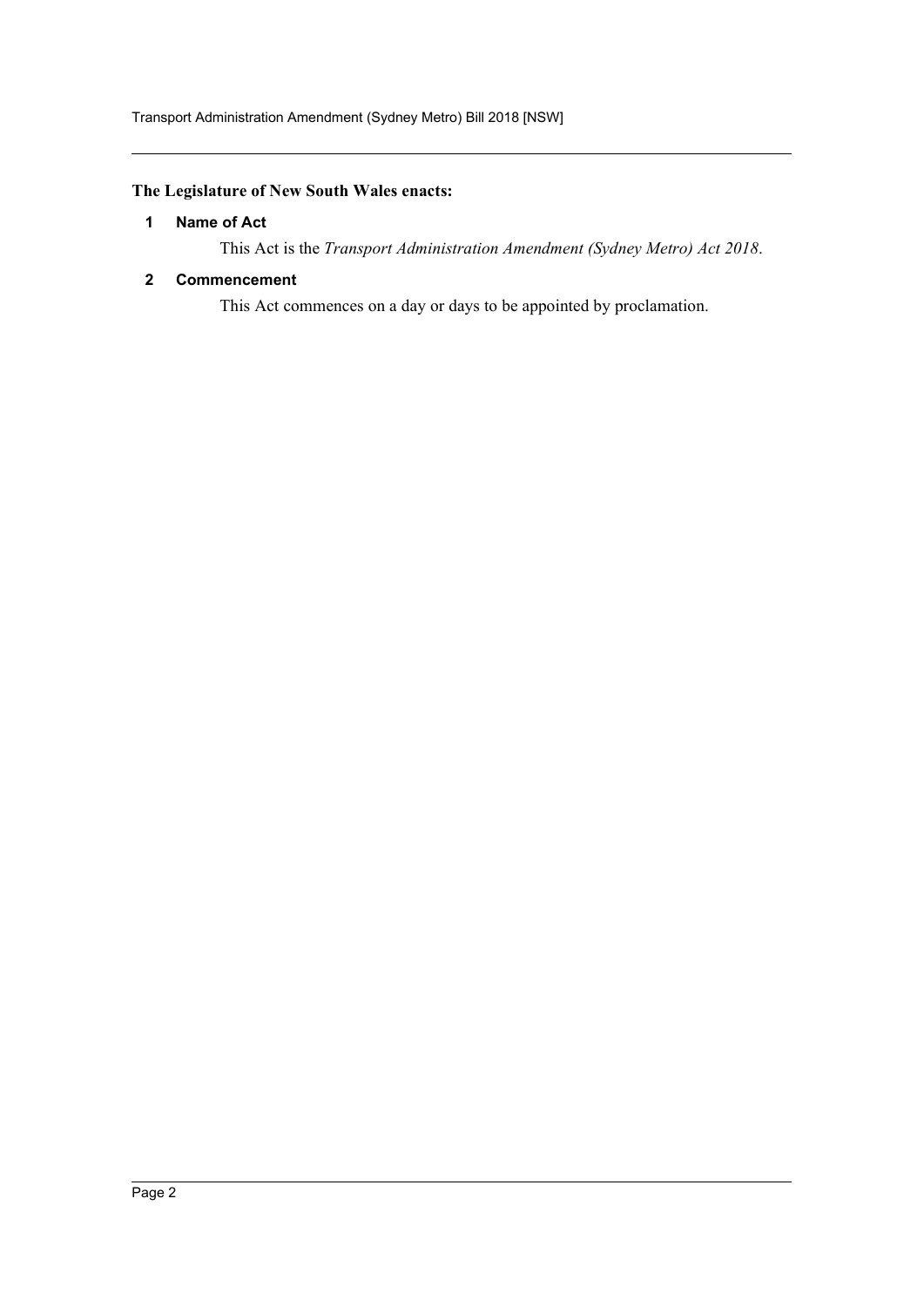## <span id="page-3-0"></span>**Schedule 1 Amendment of Transport Administration Act 1988 No 109**

## **[1] Section 3 Definitions**

Insert in alphabetical order in section 3 (1):

*metro* means a mass transit infrastructure system, and associated facilities, that:

- (a) provides high-frequency, high-capacity passenger services, and
- (b) is operated using automated or partly-automated systems from one or more central control points.

*metro assets* means assets (including transport infrastructure, transport vehicles and rolling stock) used for or in connection with or to facilitate the movement of persons by means of a metro.

*metro passenger service* means a passenger service provided by a metro.

*Sydney Metro* means Sydney Metro constituted under this Act.

*Sydney Metro Board* means the board of directors of Sydney Metro.

### **[2] Section 3 (1), definition of "NSW rail network"**

Insert ", but does not include any part of a metro" after "controlled)".

### **[3] Section 3 (1), definition of "public transport agency"**

Insert ", Sydney Metro" after "Sydney Ferries".

### **[4] Section 3 (1), definition of "rail infrastructure owner"**

Insert in appropriate order:

(a4) in the case of any rail infrastructure facilities that are managed or controlled by Sydney Metro for the purposes of exercising its functions under this Act, Sydney Metro, or

#### **[5] Section 3 (1), definition of "railway service"**

Insert "and a metro passenger service" after "railway passenger service".

#### **[6] Section 3 (1), definition of "transport services"**

Omit "railway services (including heavy rail, metro rail and light rail services),".

Insert instead "railway services (including heavy rail and light rail services and metro passenger services),".

#### **[7] Section 3B Ministerial responsibility and delegation**

Insert after section 3B (1):

(1A) Sydney Metro is, in the exercise of its functions, subject to the control and direction of the Minister.

## **[8] Section 3B (3)–(5)**

Insert after section 3B (2):

(3) The Minister may delegate to Sydney Metro any function of the Minister under this Act, other than this power of delegation.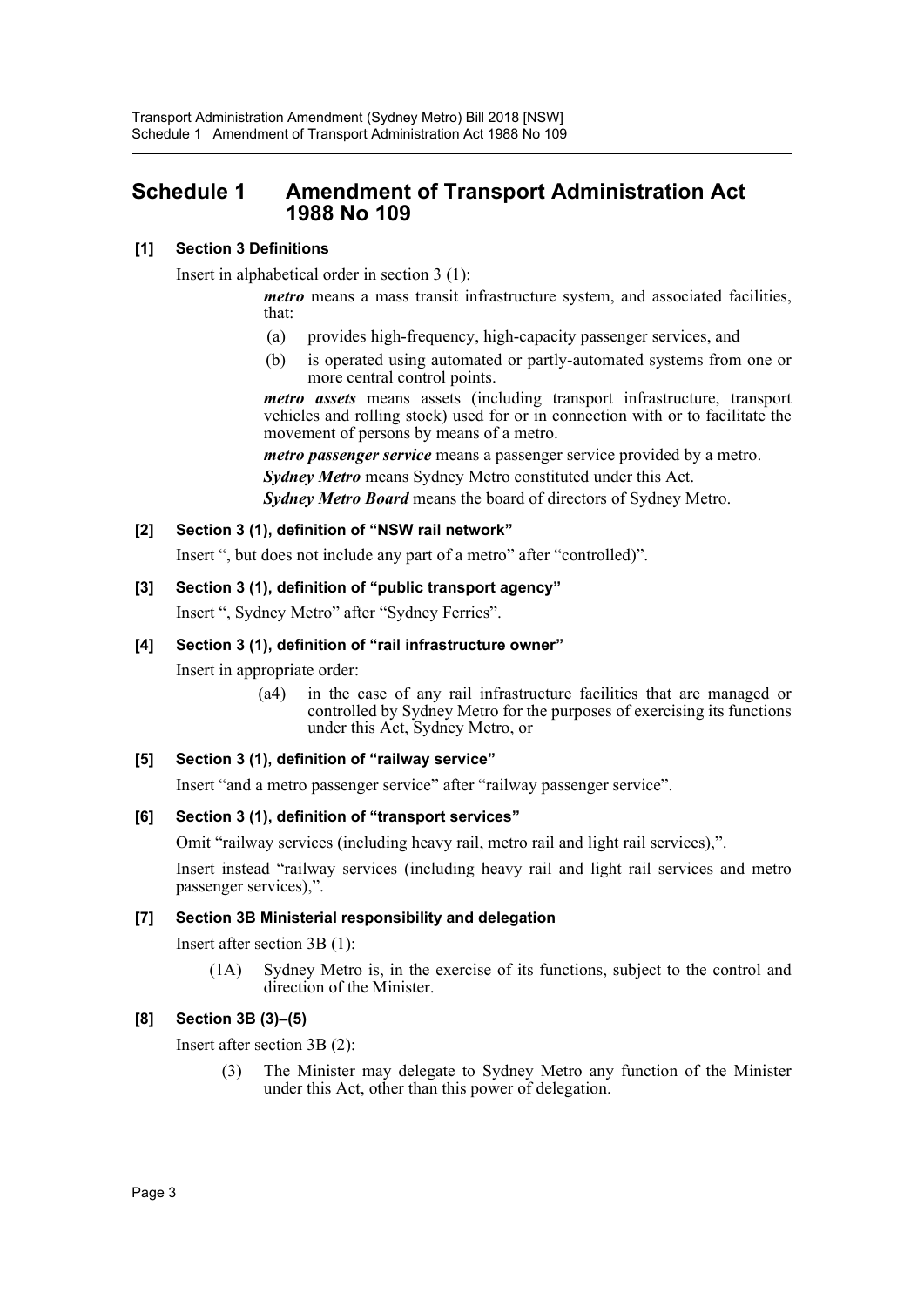- (4) Sydney Metro may sub-delegate to an authorised person any function delegated to it by the Minister if the delegate is authorised in writing to do so by the Minister.
- (5) In this section, *authorised person* means:
	- (a) the Chairperson of the Sydney Metro Board, or
	- (b) the Chief Executive of Sydney Metro.

### **[9] Section 3G Directions by TfNSW to public transport agencies**

Insert after section 3G (1) (f1):

(f2) Sydney Metro,

## **[10] Part 3D**

Insert after Part 3C:

## **Part 3D Sydney Metro**

## **Division 1 Constitution of Sydney Metro**

### **38 Constitution of Sydney Metro**

- (1) There is constituted by this Act a corporation with the corporate name of Sydney Metro.
- (2) Sydney Metro is a NSW Government agency. **Note.** Section 3B (1A) provides that Sydney Metro is, in the exercise of its functions, subject to the control and direction of the Minister.

## **Division 2 Objectives of Sydney Metro**

## **38A Objectives of Sydney Metro**

- (1) The principal objectives of Sydney Metro are as follows:
	- (a) to deliver safe and reliable metro passenger services in an efficient, effective and financially responsible manner,
	- (b) to facilitate and carry out the orderly and efficient development of land in the locality of metro stations, depots and stabling yards, and proposed metro stations, depots and stabling yards.
- (2) The other objectives of Sydney Metro are as follows:
	- (a) to be a successful business and, to that end:
		- (i) to operate at least as efficiently as any comparable business, and
		- (ii) to maximise the net worth of the State's investment in the metro,
	- (b) to exhibit a sense of social responsibility by having regard to the interests of the community in which it operates,
	- (c) where its activities affect the environment, to conduct its operations in compliance with the principles of ecologically sustainable development contained in section 6 (2) of the *Protection of the Environment Administration Act 1991*.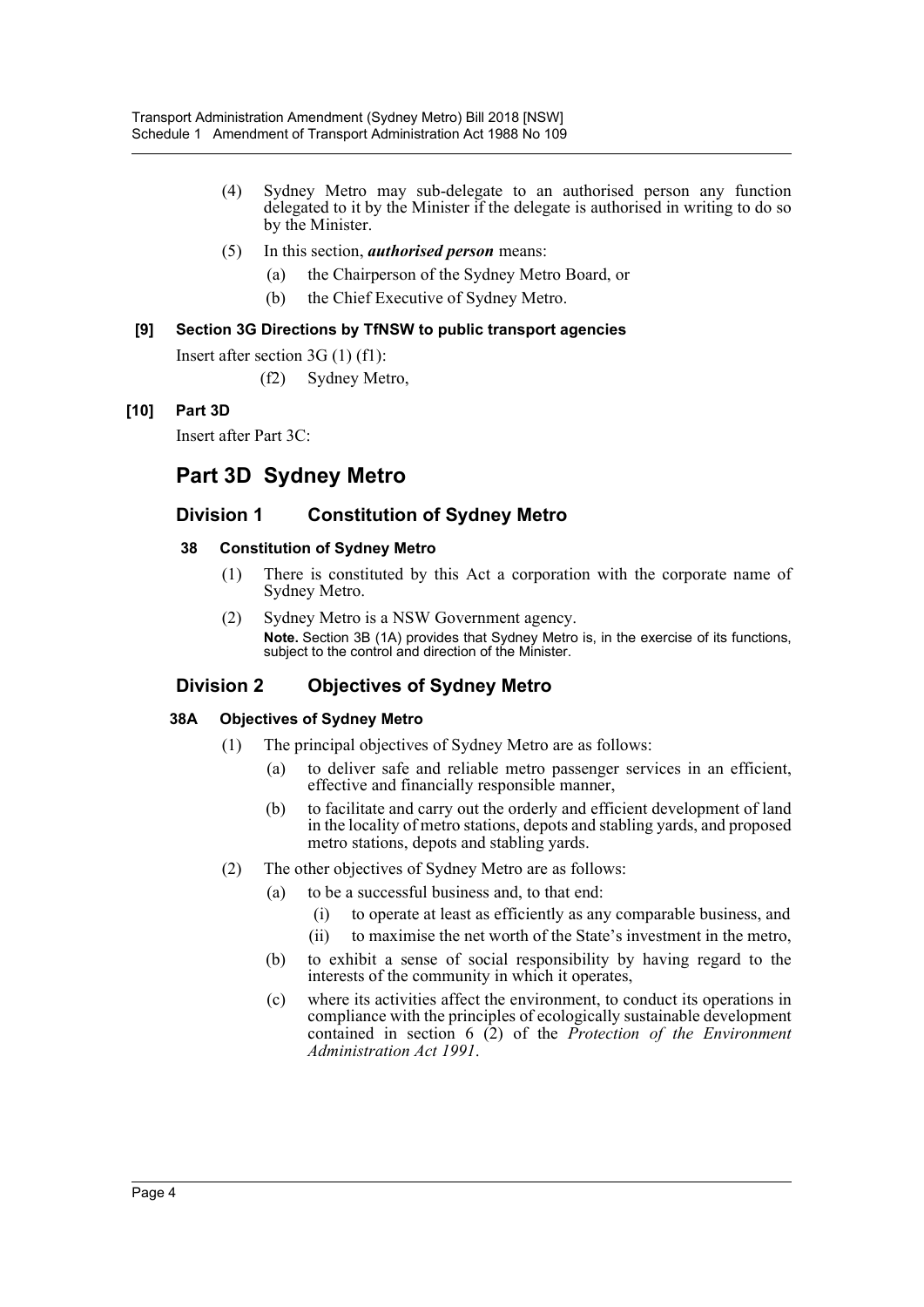## **Division 3 Functions of Sydney Metro**

### **38B Functions of Sydney Metro**

- (1) Sydney Metro has the functions conferred or imposed on it by or under this or any other Act.
- (2) Sydney Metro may:
	- (a) design, construct, develop and operate a metro to provide safe, reliable and high-frequency metro passenger services, or other associated transport services, to the public, and
	- (b) deliver services in connection with, or related to, the operation or proposed operation of the metro, and
	- (c) assist the relevant planning and transport authorities in the preparation of strategic and other plans for the development of land in the locality of metro stations, depots and stabling yards, and proposed metro stations, depots and stabling yards.
- (3) Sydney Metro may:
	- (a) conduct any business (whether or not related to its functions) that it considers will further its objectives, and
	- (b) operate other transport services, including bus services, whether or not in connection with its metro passenger services, and
	- (c) build, modify, hold, manage, maintain, finance and establish transport assets vested in or owned by it, or to be vested in or owned by it, and
	- (d) acquire, build, modify, hold, manage, maintain, finance and establish metro assets vested in or owned by it, or to be vested in or owned by it, and
	- (e) dispose of metro assets vested in or owned by it (other than a metro), and
	- (f) acquire, build, modify, manage, maintain and establish transport assets vested in or owned by, or to be vested in or owned by, another public transport agency, and
	- (g) make and enter into contracts or arrangements for the carrying out of works, or the performance of services, or the supply of goods or materials, and
	- (h) make and enter into contracts or arrangements with any person for the operation, on such terms as may be agreed on, of any of Sydney Metro's passenger or other transport services or of any of Sydney Metro's businesses, and
	- (i) make and enter into leases or licences, or other arrangements, with persons for developing metro assets, and
	- (j) provide goods, services or facilities to the transport industry, and
	- (k) appoint agents, and act as agents for other persons.
- (4) Sydney Metro may:
	- (a) acquire any land, and
	- (b) develop, sell, lease or otherwise dispose of any of its land, and
	- (c) with the consent of the owner of any land, exercise in relation to the land any function that Sydney Metro could so exercise if Sydney Metro were the owner of the land, and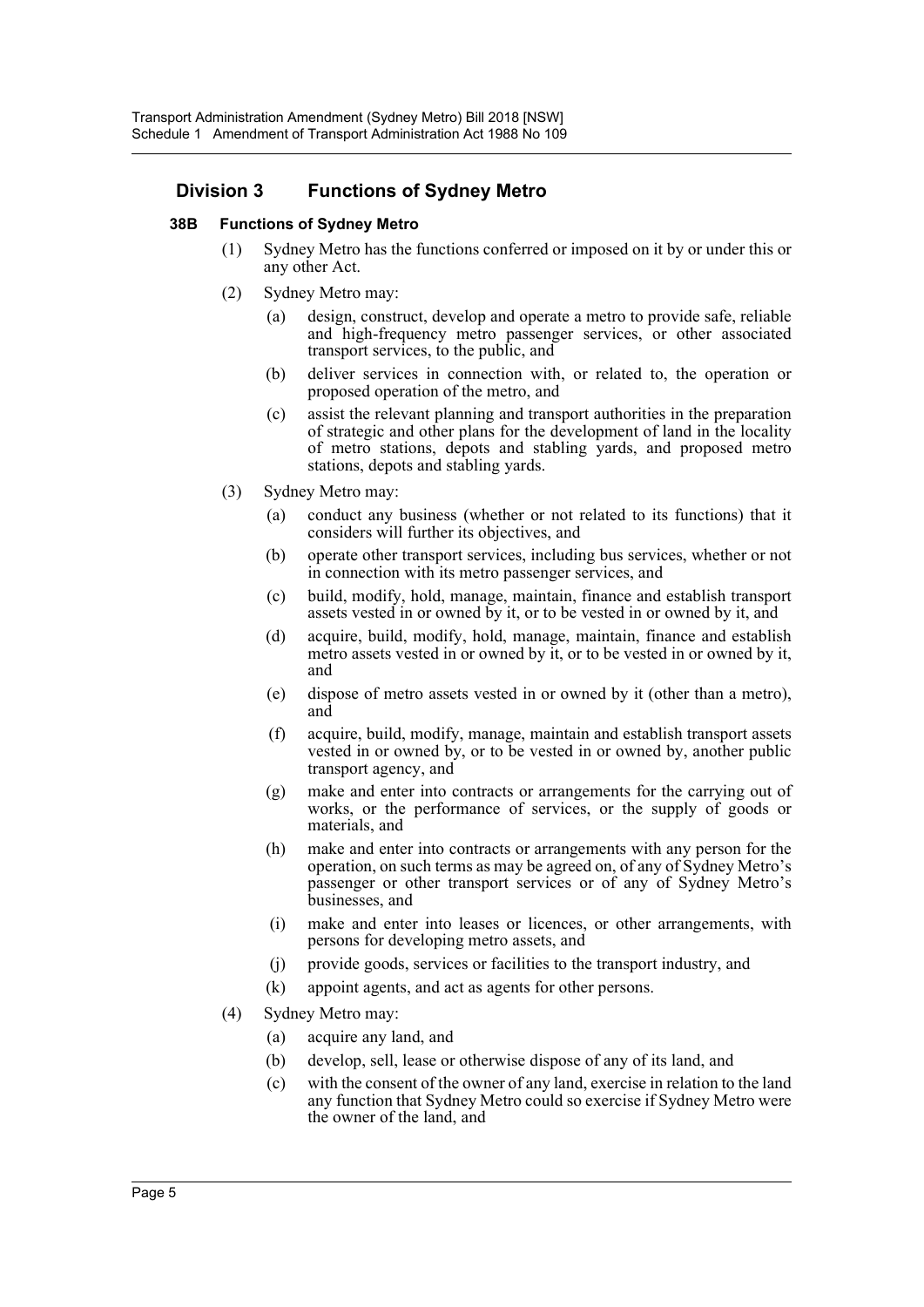- (d) exercise in relation to any land in which Sydney Metro holds an interest any function that a private individual could so exercise if the private individual were the holder of the interest.
- (5) The operation of any railway service by Sydney Metro is subject to the requirements of the *Rail Safety National Law (NSW)*.

#### **38C Metro infrastructure development functions**

- (1) Sydney Metro may exercise the functions described in clause 3 (1) of Schedule 1 in relation to the metro as if:
	- (a) references in that clause to TfNSW were references to Sydney Metro, and
	- (b) references to transport infrastructure were references to a metro.
- (2) Clauses 3 (2) and (3), 11 and 12 of that Schedule apply accordingly.

#### **38D Other land development functions of Sydney Metro**

- (1) Sydney Metro may carry out, finance, manage or otherwise participate in development for residential, retail, commercial, industrial, mixed use, community, public open space or recreational purposes on land in the locality of a metro station, depot or stabling yard, or a proposed metro station, depot or stabling yard, being the land shown on a map adopted by an order of the Minister for Planning, made with the concurrence of the Minister, published in the Gazette for the purposes of this section.
- (2) Sydney Metro may, for the purposes referred to in subsection (1), acquire land by agreement (including an interest in land).
- (3) The imposition or conferral of a function on Sydney Metro by this section does not limit the imposition or conferral of a function by another provision of this Division.

#### **38E Effect of Division**

This Division does not limit the functions of Sydney Metro apart from this Division, but is subject to the provisions of this Act and any other Act or law.

## **Division 4 Management of Sydney Metro**

#### **38F Establishment of Sydney Metro Board**

- (1) There is to be a board of directors of Sydney Metro.
- (2) The Sydney Metro Board is to consist of at least 3, not more than 7, directors to be appointed by the Minister.
- (3) The Transport Secretary may appoint 1 further director to the Sydney Metro Board.
- (4) The directors are to be persons who, in the opinion of the Minister or Transport Secretary (as appropriate), have skills and experience relevant to the administration of Sydney Metro and that will assist Sydney Metro in exercising its functions.
- (5) Of the directors appointed by the Minister, one is, in and by the instrument of appointment or another instrument made by the Minister, to be appointed as Chairperson of the Sydney Metro Board.
- (6) Schedule 2B sets out provisions relating to the constitution and procedure of the Sydney Metro Board.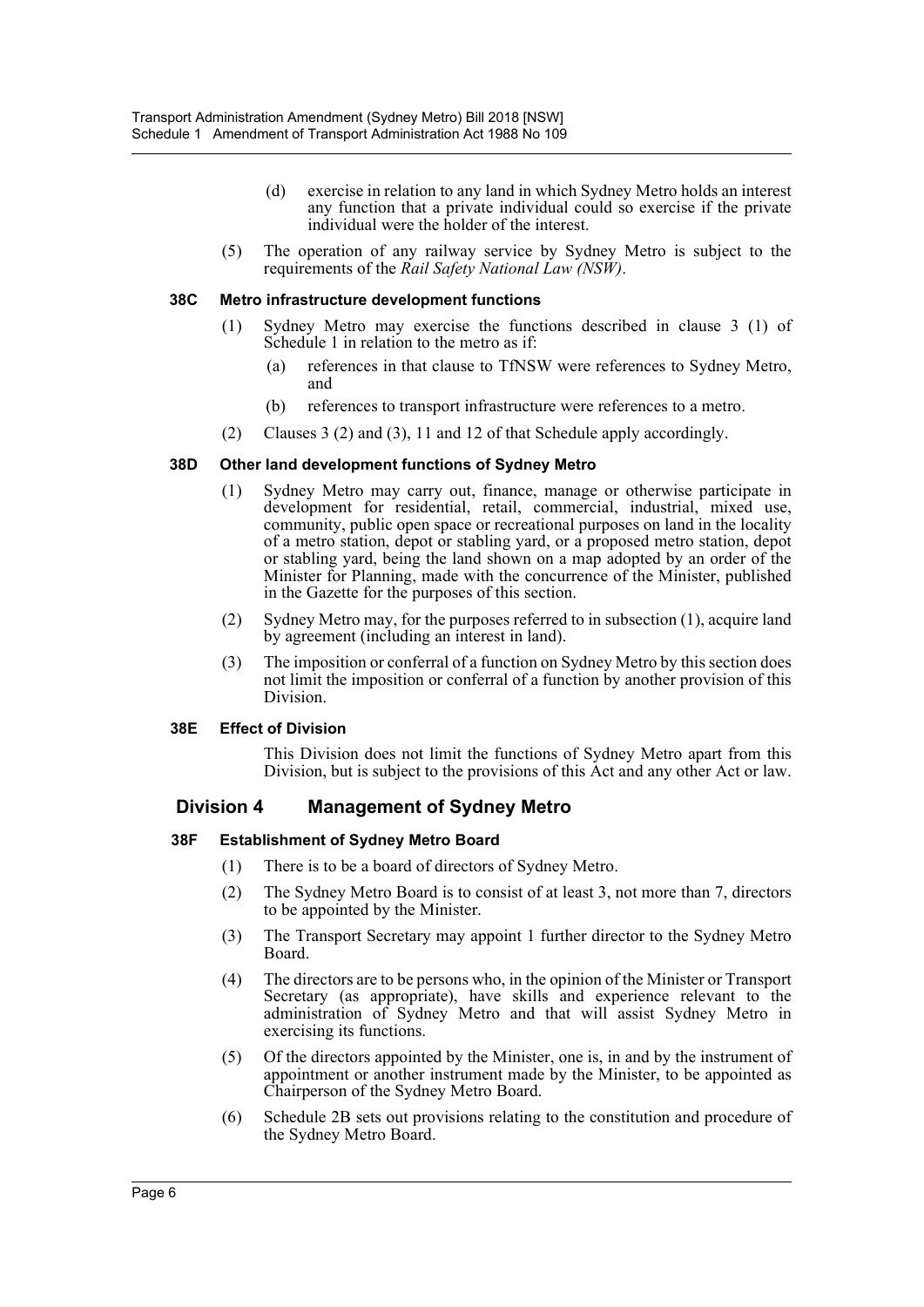### **38G Functions of Sydney Metro Board**

- (1) The Sydney Metro Board has the following functions:
	- (a) to determine the policies of Sydney Metro and give directions to the Chief Executive of Sydney Metro in relation to the functions and activities of Sydney Metro,
	- (b) to exercise employer functions in relation to the Chief Executive of Sydney Metro,
	- (c) such other functions as are conferred or imposed on it by this Act or any other law.
- (2) In exercising these functions, the Sydney Metro Board is, as far as practicable, to ensure that the activities of Sydney Metro are carried out properly and efficiently.

#### **38H Chief Executive of Sydney Metro**

- (1) The Chief Executive of Sydney Metro is the person who is employed in the Transport Service as the Chief Executive of Sydney Metro.
- (2) Despite section 68C (3), the Sydney Metro Board may, subject to this and any other Act or law, exercise on behalf of the Government of New South Wales the employer functions of the Government in relation to the Chief Executive of Sydney Metro.
- (3) Accordingly, a reference to the Transport Secretary in this Act or any other law in connection with the exercise of employer functions in relation to the Chief Executive of Sydney Metro is to be construed as a reference to the Sydney Metro Board.
- (4) Despite subsection (3), the parameters relating to the remuneration package for the Chief Executive of Sydney Metro (as referred to in section 68I (2)) are to be agreed on by the Transport Secretary and the Public Service Commissioner.
- (5) Division 4 of Part 7 does not apply to the Chief Executive of Sydney Metro. **Note.** Schedule 2 contains ancillary provisions that apply to the Chief Executive of Sydney Metro.

#### **38I Control and management of Sydney Metro**

- (1) All decisions relating to the functions of Sydney Metro are to be made by or under the authority of the Sydney Metro Board.
- (2) The Chief Executive of Sydney Metro is responsible for the day-to-day management of the affairs of Sydney Metro, subject to the specific policies and general directions of the Sydney Metro Board.
- (3) Any act, matter or thing done in the name of, or on behalf of, Sydney Metro by or under the authority of the Sydney Metro Board is taken to have been done by Sydney Metro.
- (4) A direction of the Minister under section 3B or of TfNSW under section 3G prevails over a policy or direction of the Sydney Metro Board to the extent of any inconsistency.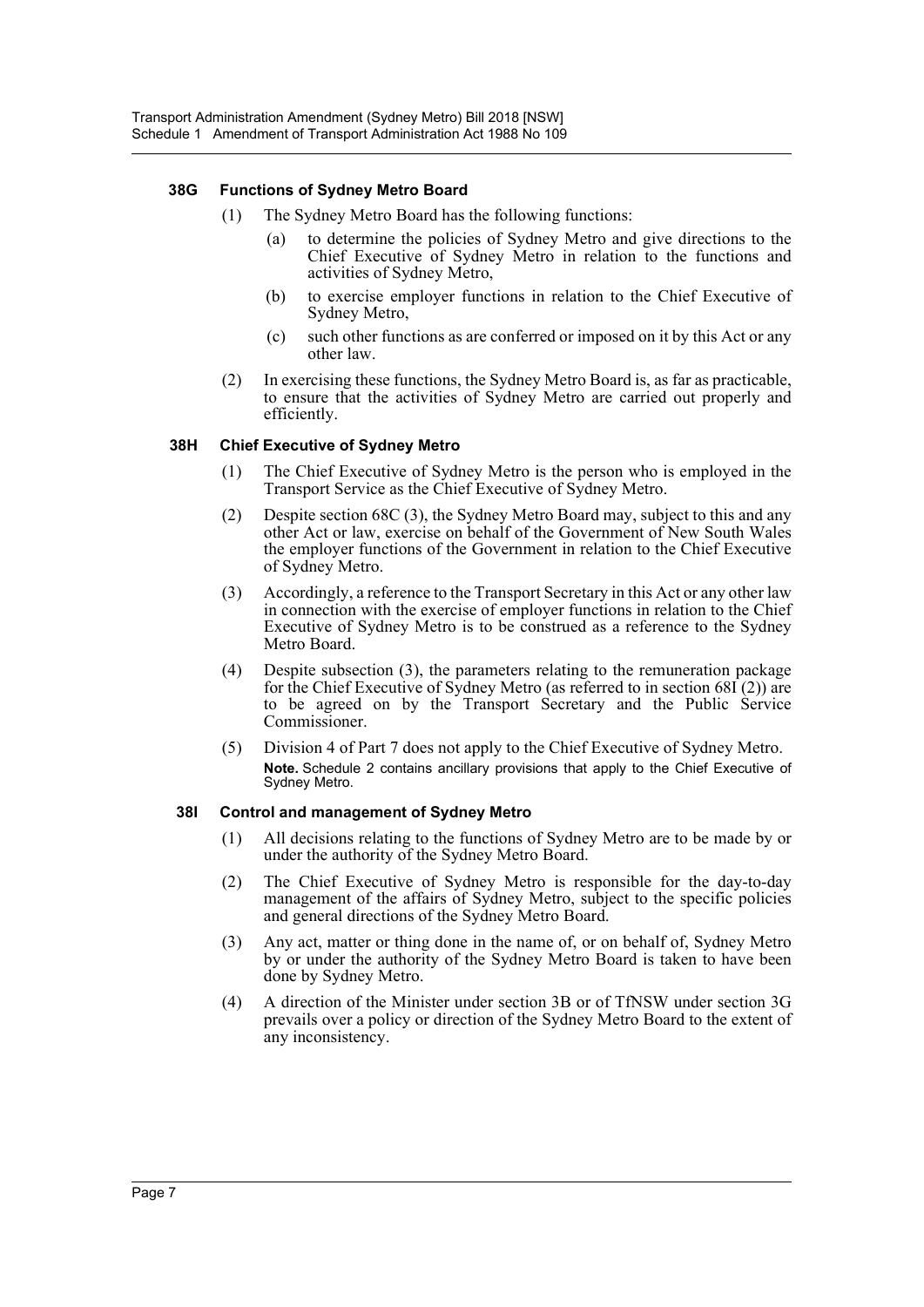## **Division 5 General**

#### **38J Appointment of advisory committees**

- (1) The Sydney Metro Board may appoint such advisory committees as the Sydney Metro Board considers appropriate for the purposes of advising the Sydney Metro Board and Sydney Metro for the purposes of this Act.
- (2) An advisory committee has such functions as the Sydney Metro Board may from time to time determine in respect of it.
- (3) An advisory committee consists of such committee members appointed by the Sydney Metro Board as the Sydney Metro Board thinks fit.
- (4) An advisory committee member holds office for such period as is specified in the instrument of appointment of the committee member, but any such appointment may be terminated by the Sydney Metro Board at any time.
- (5) One of the advisory committee members is, in and by the instrument by which the committee member is appointed or another instrument made by the Sydney Metro Board, to be appointed as chairperson of the committee.
- (6) An advisory committee member is entitled to be paid such fees and allowances (if any) as the Minister may determine, from time to time, in respect of the committee member.
- (7) Subject to the regulations and any directions of the Sydney Metro Board, the procedure of an advisory committee appointed under this section is to be as determined by the advisory committee.
- (8) The Sydney Metro Board may dissolve an advisory committee appointed under this section.

#### **38K Sydney Metro to supply information to Minister**

Sydney Metro must:

- (a) supply the Minister or a person nominated by the Minister with any information relating to its activities that the Minister or person may require, and
- (b) keep the Minister informed of the general conduct of its activities and of any significant development in its activities.

#### **38L Corporate plans**

- (1) Sydney Metro must, at least 3 months before the beginning of each financial year of Sydney Metro, prepare and deliver to TfNSW a draft corporate plan for the financial year.
- (2) Sydney Metro must:
	- (a) consider any comments on the draft corporate plan that were made by TfNSW within 2 months after the draft plan was delivered to TfNSW, and
	- (b) deliver the completed corporate plan to TfNSW before the beginning of the financial year concerned.
- (3) Sydney Metro is to make a draft plan prepared after the commencement of this section available for public comment for at least 30 days and is to have regard to any submissions it receives about the draft plan within that period. The arrangements for obtaining or inspecting the draft plan and for making submissions are to be publicly advertised.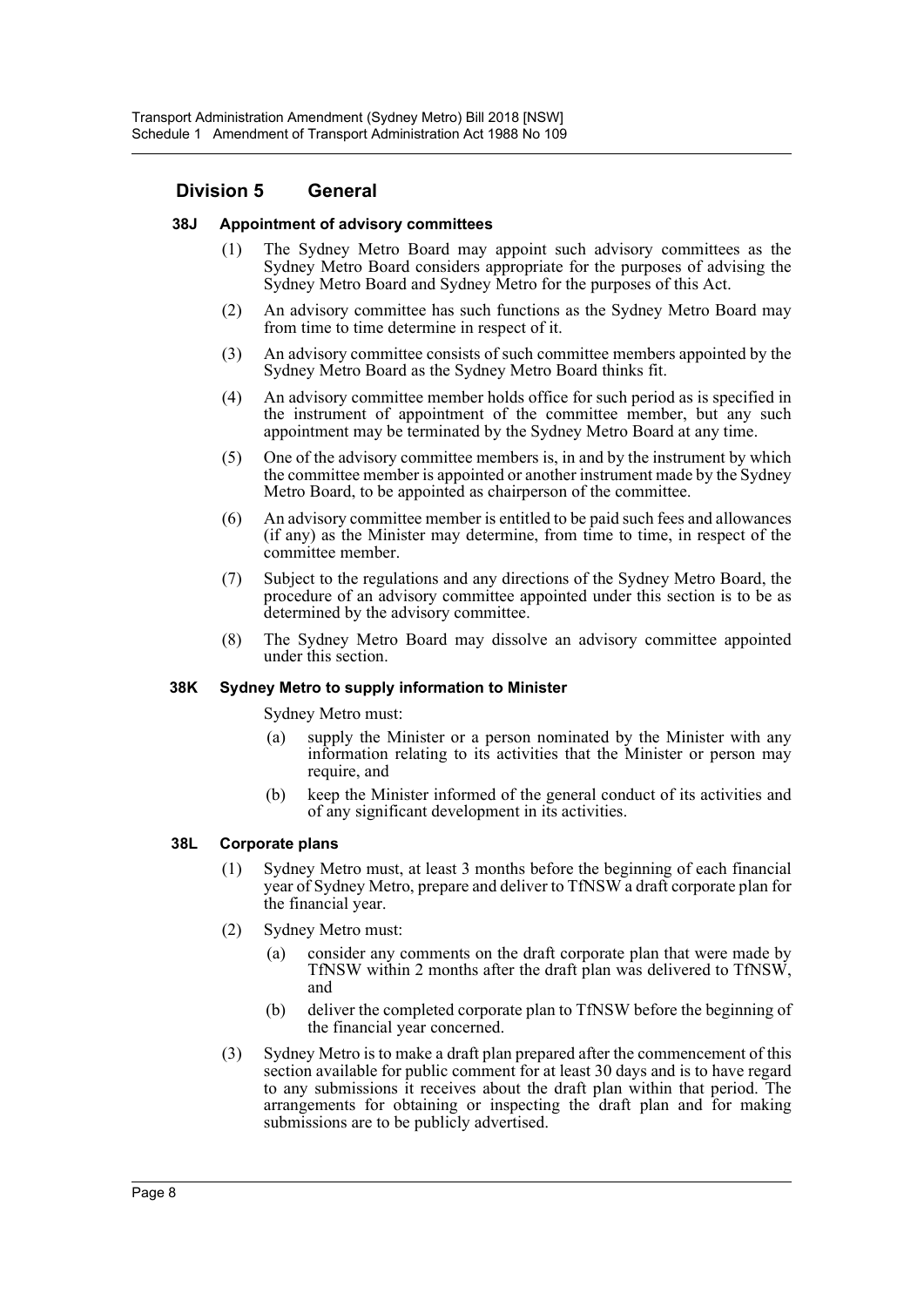- (4) Sydney Metro is to make the completed corporate plan available for public inspection. However, Sydney Metro is not required to include in any draft or completed plan made available for public comment or inspection information that is of a commercially sensitive nature or that it would otherwise not be required to disclose under the *Government Information (Public Access) Act 2009*.
- (5) Sydney Metro must, as far as practicable, exercise its functions in accordance with the relevant corporate plan.
- (6) A corporate plan is to specify:
	- (a) the separate activities of Sydney Metro and, in particular, the separate commercial and non-commercial activities, and
	- (b) the objectives of each such separate activity for the financial year concerned and for future financial years, and
	- (c) the strategies, policies and budgets for achieving those objectives in relation to each such separate activity, and
	- (d) the targets and criteria for assessing Sydney Metro's performance.
- (7) This section is subject to any requirement made by or under this Act (including the requirements of any direction by the Minister or TfNSW under this Act).

#### **38M Delegation of functions of Sydney Metro**

- (1) Sydney Metro may delegate to an authorised person any of its functions, other than this power of delegation.
- (2) A delegate may sub-delegate to an authorised person any function delegated by Sydney Metro if the delegate is authorised in writing to do so by Sydney Metro.
- (3) In this section, *authorised person* means:
	- (a) a member of staff of Sydney Metro, or
	- (b) a person of a class prescribed by the regulations or approved, after consultation with the Transport Secretary, by the Sydney Metro Board.

#### **38N Roads authority consent not required for certain work by Sydney Metro**

- (1) Section 138 of the *Roads Act 1993* does not apply to anything done by Sydney Metro, for the purposes of exercising its functions under this Act, in relation to a classified road (within the meaning of that Act) for which a council is the roads authority.
- (2) However, Sydney Metro must not do anything referred to in section 138 (1) of that Act in relation to any such road except with the consent of RMS.

#### **[11] Section 55A Definition of "transport authority"**

Insert after section 55A (h):

(i) Sydney Metro.

#### **[12] Section 65 Definitions**

Insert after paragraph (g) of the definition of *transport authority*:

(g1) Sydney Metro,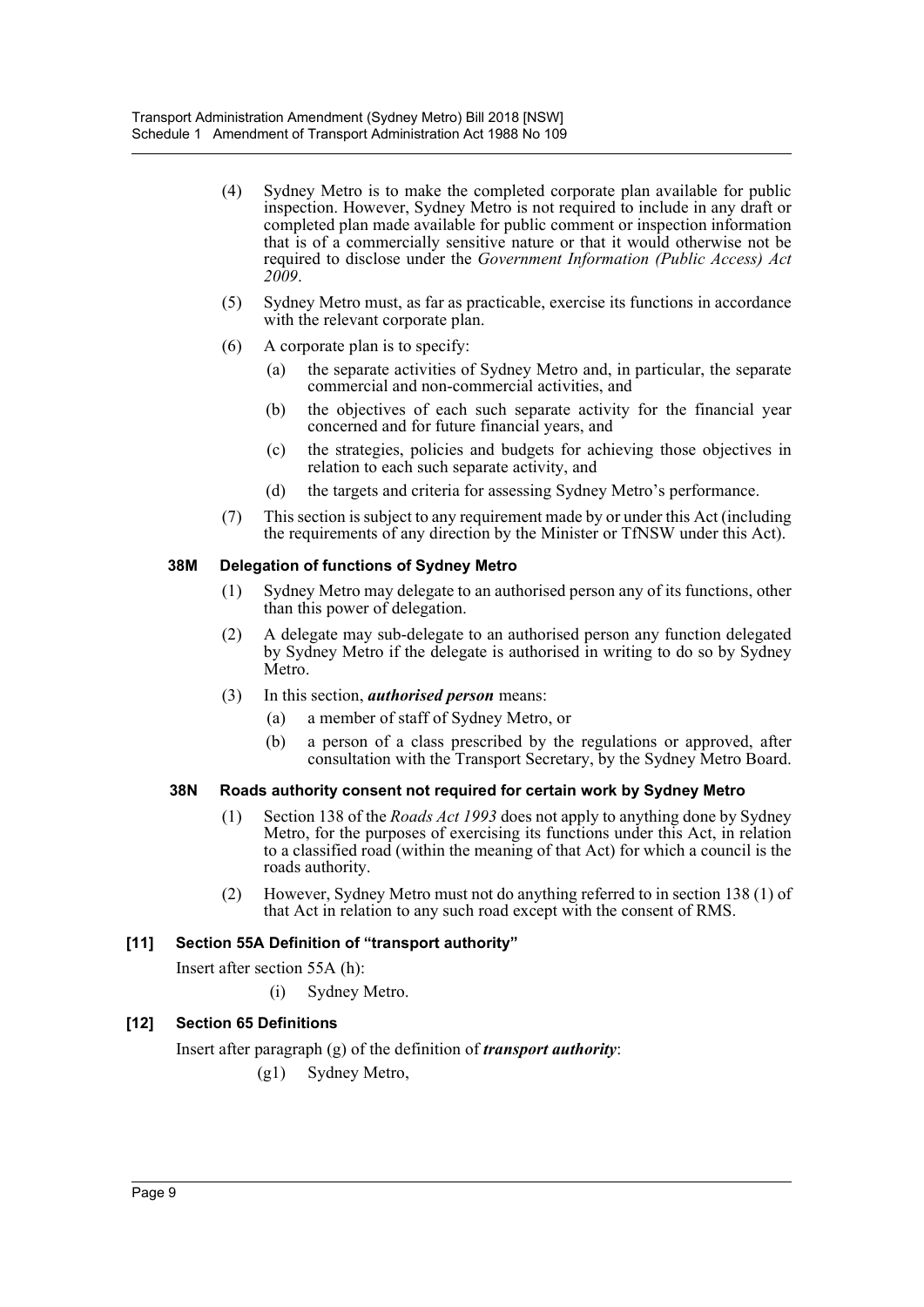## **[13] Section 68C Employment in the Transport Service**

Insert after section 68C (1) (c):

(d) Sydney Metro.

## **[14] Section 68Q Miscellaneous provisions relating to the Transport Service**

Insert ", Sydney Metro" after "Sydney Trains" wherever occurring in section 68Q (5) and (6).

## **[15] Section 68Q (10)**

Insert after section 68Q (10) (f):

(f1) Sydney Metro (or a public subsidiary corporation of Sydney Metro) is to be read as a reference to a person employed in the Transport Service to enable Sydney Metro (or the corporation) to exercise its functions, or

## **[16] Part 8, Division 3AC**

Insert after section 80FF:

## **Division 3AC Financial provisions relating to Sydney Metro**

## **80FG Sydney Metro Fund**

There is established in the Special Deposits Account a fund called the Sydney Metro Fund.

### **80FH Payments into Sydney Metro Fund**

There is to be paid into the Sydney Metro Fund:

- (a) all money received by or on account of Sydney Metro, and
- (b) all money advanced to Sydney Metro by the Treasurer, and
- (c) all money:
	- (i) appropriated by Parliament for the purposes of TfNSW and allocated to Sydney Metro by TfNSW, or
	- (ii) otherwise appropriated by Parliament for the purposes of Sydney Metro, and
- (d) the proceeds of the investment of money in the Fund, and
- (e) all other money required by or under this or any other Act to be paid into the Fund.

## **80FI Payments from Sydney Metro Fund**

There is to be paid from the Sydney Metro Fund:

- (a) all payments made on account of Sydney Metro or otherwise required to meet expenditure incurred in relation to the functions of Sydney Metro, and
- (b) all other payments required by or under this or any other Act to be paid from the Fund.

## **[17] Section 81A Definition**

Insert after paragraph (g) of the definition of *Authority*:

(h) Sydney Metro.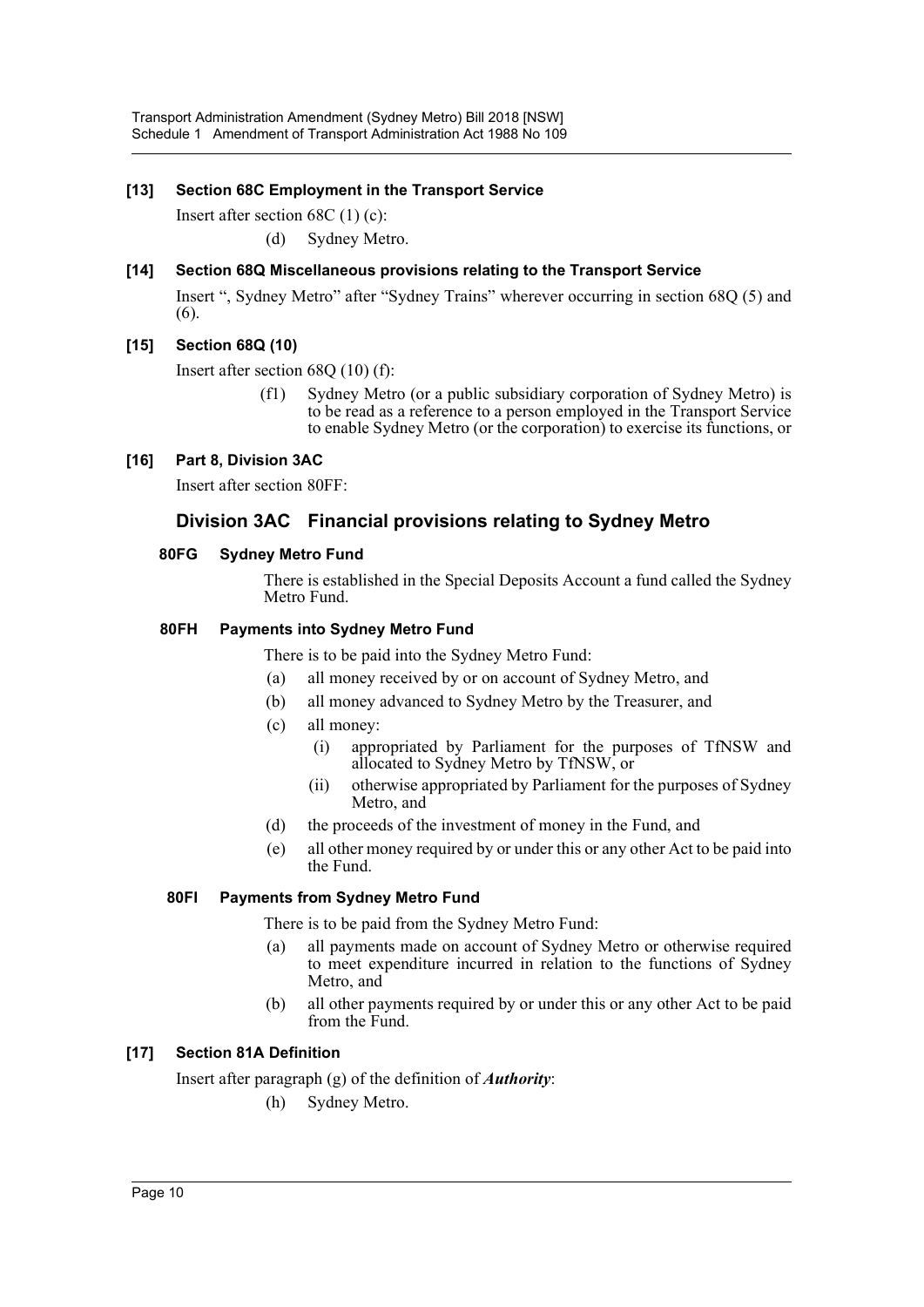### **[18] Part 8, Division 5, heading**

Insert "**, Sydney Metro**" after "**Sydney Ferries**".

#### **[19] Section 84 Definitions**

Insert ", Sydney Metro" after "Sydney Ferries" in the definition of *Authority*.

#### **[20] Section 85 Orders fixing charges**

Insert after section 85 (2C):

(2D) The charges to be demanded by Sydney Metro in respect of its metro passenger services or other transport services or for any other purpose are to be as from time to time determined by order made by Sydney Metro.

### **[21] Section 85 (3)**

Insert ", Sydney Metro" after "RailCorp".

**[22] Section 88A Definitions**

Insert ", Sydney Metro" after "TfNSW" in the definition of *rail authority*.

## **[23] Section 88G Severance of rail infrastructure facilities from leased or licensed land**

Insert ", Sydney Metro" after "RailCorp" wherever occurring in section 88G (1) and (2).

### **[24] Section 89 Definitions**

Insert ", Sydney Metro" after "TfNSW" in the definition of *rail authority*.

- **[25] Section 89, definition of "State rail operator"** Insert ", Sydney Metro" after "RailCorp".
- **[26] Section 107 Definition of "transport authority"**

Insert at the end of section 107 (1) (e):

, or

(f) Sydney Metro.

## **[27] Section 109 Seals of Authorities**

Insert after paragraph (f) of the definition of *Authority* in section 109 (2):

(g) Sydney Metro.

## **[28] Section 112 Personal liability of certain persons**

Insert ", a member of an advisory committee appointed under this Act" before "or a person acting under the direction" in section 112 (1).

## **[29] Section 112 (1)**

Insert ", a member of such an advisory committee" before "or a person so acting".

#### **[30] Section 112 (2)**

Omit the definition of *member of a transport authority*. Insert instead:

*member of a transport authority* includes the following:

- (a) the Chief Executives of the State Transit Authority, RailCorp, Sydney Ferries, Sydney Trains, NSW Trains, Sydney Metro and RMS,
- (b) the RTC manager (within the meaning of clause 6 of Schedule 9),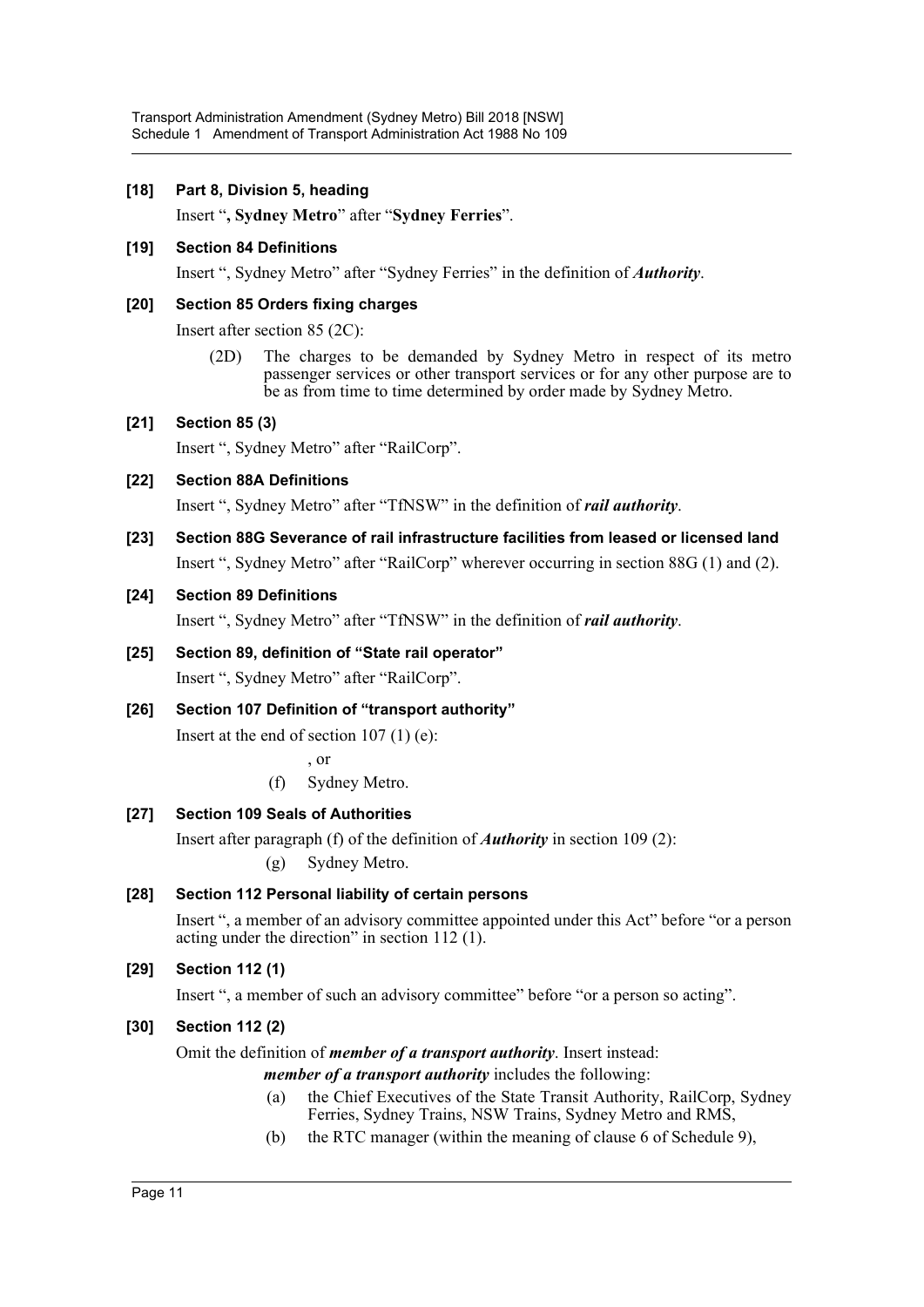- (c) the Transport Secretary,
- (d) the Chairperson of the Independent Transport Safety Advisory Board,
- (e) a director of the Sydney Metro Board.

## **[31] Section 116 Liability of vehicle owner for parking offences on Authority's land**

Insert ", Sydney Metro" after "Sydney Ferries" in the definition of *parking offence* in section 116 (7).

## **[32] Schedule 1 Functions of Transport for NSW**

Insert after paragraph (c3) of the definition of *transport authority* in clause 4A (4):

(c4) Sydney Metro, or

## **[33] Schedule 2 Provisions relating to Chief Executives**

Insert after paragraph (f) of the definition of *Chief Executive* in clause 1:

(g) Sydney Metro.

## **[34] Schedule 2**

Insert after clause 3 (4):

(5) In this clause, a reference to the Transport Secretary is, if the reference is used in relation to the Chief Executive of Sydney Metro, taken to be a reference to the Sydney Metro Board.

## **[35] Schedule 2B**

Insert after Schedule 2A:

## **Schedule 2B Constitution and procedure of Sydney Metro Board**

## **Part 1 General**

## **1 Definitions**

In this Schedule: *Board* means the Sydney Metro Board. *Chairperson* means the Chairperson of the Board. *director* means any director of the Board.

## **Part 2 Constitution**

## **2 Terms of office of directors**

- (1) Subject to this Schedule and the regulations, a director holds office for such period (not exceeding 5 years) as is specified in the director's instrument of appointment, but is eligible (if otherwise qualified) for re-appointment.
- (2) However, a director cannot hold office for periods, whether consecutive or non-consecutive, that total more than 10 years.

#### **3 Part-time appointments**

Directors hold office as part-time directors.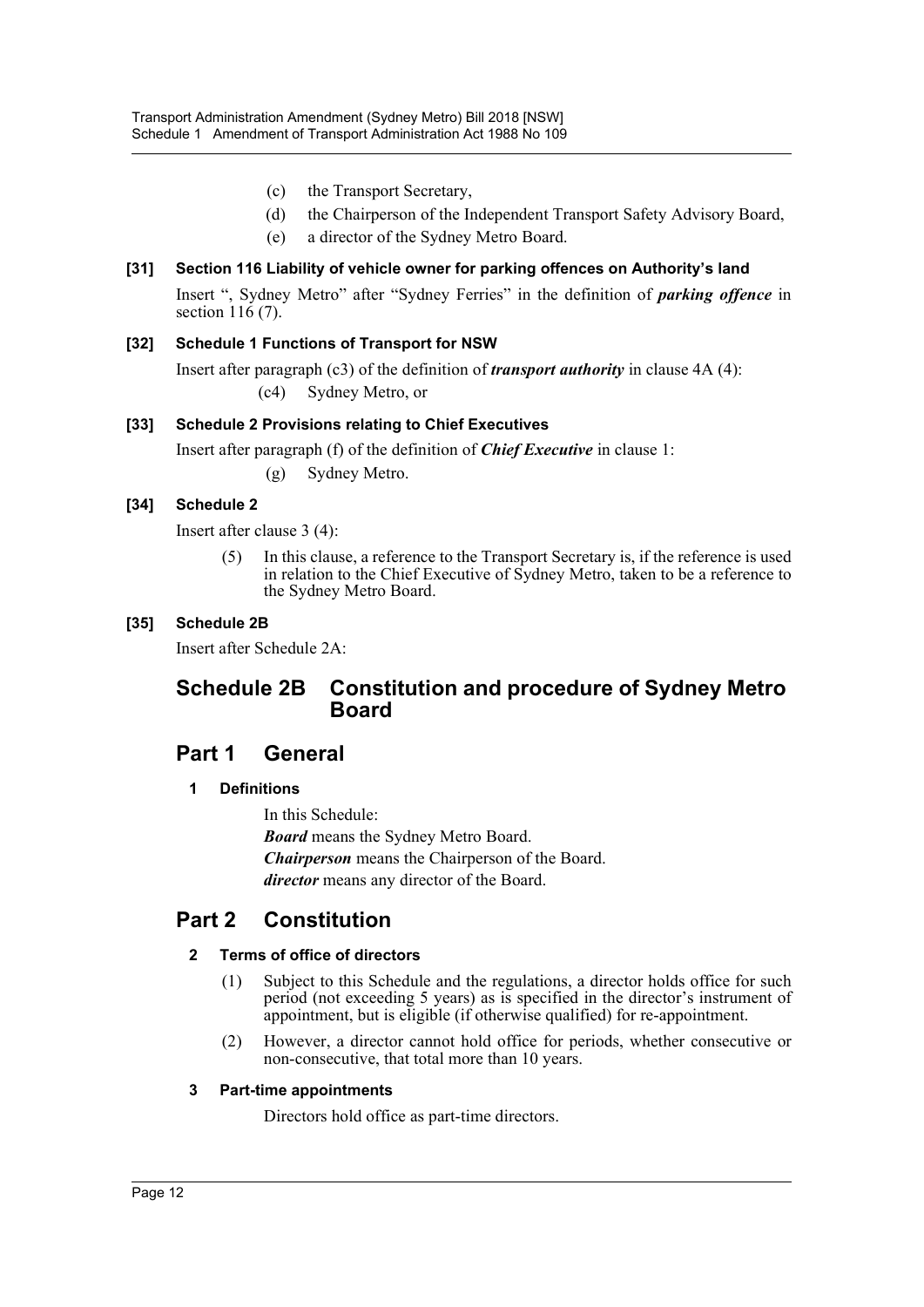### **4 Remuneration**

A director is entitled to be paid such remuneration (including travelling and subsistence allowances) as the Minister may from time to time determine in respect of the director.

### **5 Alternates**

- (1) The Minister may, from time to time, appoint a person to be the alternate of the director appointed by the Minister, and may revoke any such appointment.
- (2) The Transport Secretary may, from time to time, appoint a person to be the alternate of the director appointed by the Transport Secretary, and may revoke any such appointment.
- (3) In the absence of a director, the director's alternate may, if available, act in the place of the director.
- (4) While acting in the place of a director, an alternate has all the functions of the director and is taken to be a director.
- (5) For the purposes of this clause, a vacancy in the office of a director is taken to be an absence of the director.
- (6) This clause does not operate to confer on the alternate of a director who is the Chairperson the director's functions as Chairperson.

### **6 Vacancy in office of director**

- (1) The office of a director becomes vacant if the director:
	- (a) dies, or
	- (b) completes a term of office and is not re-appointed, or
	- (c) resigns the office by instrument in writing addressed to the Minister (in the case of a director appointed by the Minister) or the Transport Secretary (in the case of a director appointed by the Transport Secretary), or
	- (d) is removed from office by the Minister or Transport Secretary under this clause, or
	- (e) is absent from 3 consecutive meetings of the Board of which reasonable notice has been given to the director personally or by post, except on leave granted by the Minister or unless the director is excused by the Minister for having been absent from those meetings, or
	- (f) becomes bankrupt, applies to take the benefit of any law for the relief of bankrupt or insolvent debtors, compounds with his or her creditors or makes an assignment of his or her remuneration for their benefit, or
	- (g) becomes a mentally incapacitated person, or
	- (h) is convicted in New South Wales of an offence that is punishable by imprisonment for 12 months or more or is convicted elsewhere than in New South Wales of an offence that, if committed in New South Wales, would be an offence so punishable.
- (2) The Minister may remove a director appointed by the Minister from office at any time.
- (3) The Transport Secretary may remove a director appointed by the Transport Secretary from office at any time.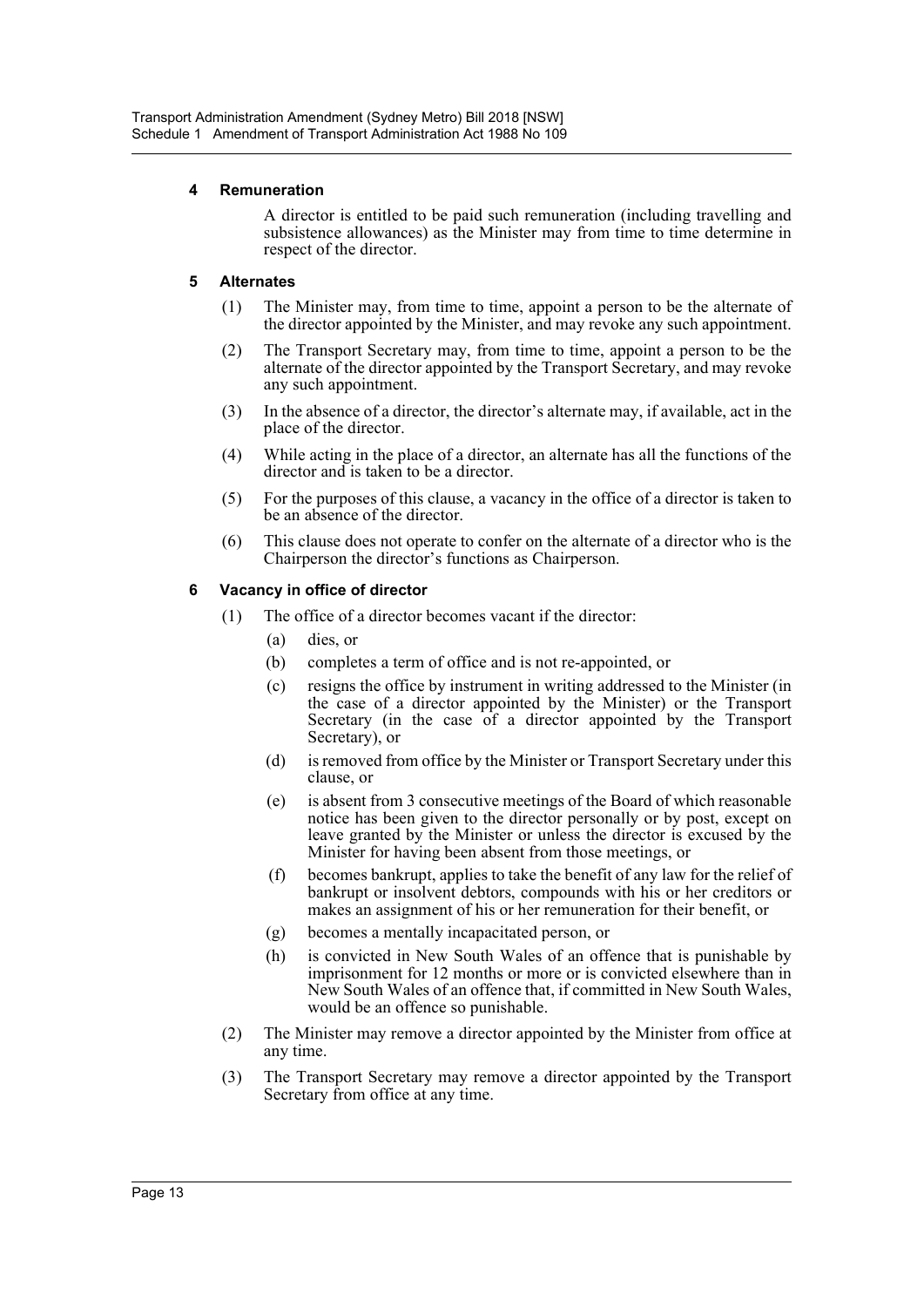### **7 Filling of vacancy in office of director**

If the office of any director becomes vacant, a person is, subject to this Act and the regulations, to be appointed to fill the vacancy.

#### **8 Vacancy in office of Chairperson**

- (1) The Chairperson vacates office as Chairperson if he or she:
	- (a) is removed from that office by the Minister under this clause, or
	- (b) resigns that office by instrument in writing addressed to the Minister, or
	- (c) ceases to be a director of the Board.
- (2) The Minister may at any time remove the Chairperson from office as Chairperson.

## **9 Disclosure of pecuniary interests**

- (1) If:
	- (a) a director has a direct or indirect pecuniary interest in a matter being considered or about to be considered at a meeting of the Board, and
	- (b) the interest appears to raise a conflict with the proper performance of the director's duties in relation to the consideration of the matter,

the director must, as soon as possible after the relevant facts have come to the director's knowledge, disclose the nature of the interest at a meeting of the Board.

- (2) A disclosure by a director at a meeting of the Board that the director:
	- (a) is a director, or is in the employment, of a specified company or other body, or
	- (b) is a partner, or is in the employment, of a specified person, or
	- (c) has some other specified interest relating to a specified company or other body or to a specified person,

is a sufficient disclosure of the nature of the interest in any matter relating to that company or other body or to that person that may arise after the date of the disclosure and that is required to be disclosed under subclause (1).

- (3) Particulars of any disclosure made under this clause must be recorded by the Board in a book kept for the purpose and that book must be open at all reasonable hours to inspection by any person on payment of the fee determined by the Board.
- (4) After a director has disclosed the nature of an interest in any matter, the director must not, unless the Board otherwise determines:
	- (a) be present during any deliberation of the Board with respect to the matter, or
	- (b) take part in any decision of the Board with respect to the matter.
- (5) For the purposes of the making of a determination by the Board under subclause (4), a director who has a direct or indirect pecuniary interest in a matter to which the disclosure relates must not:
	- (a) be present during any deliberation of the Board for the purpose of making the determination, or
	- (b) take part in the making by the Board of the determination.
- (6) A contravention of this clause does not invalidate any decision of the Board.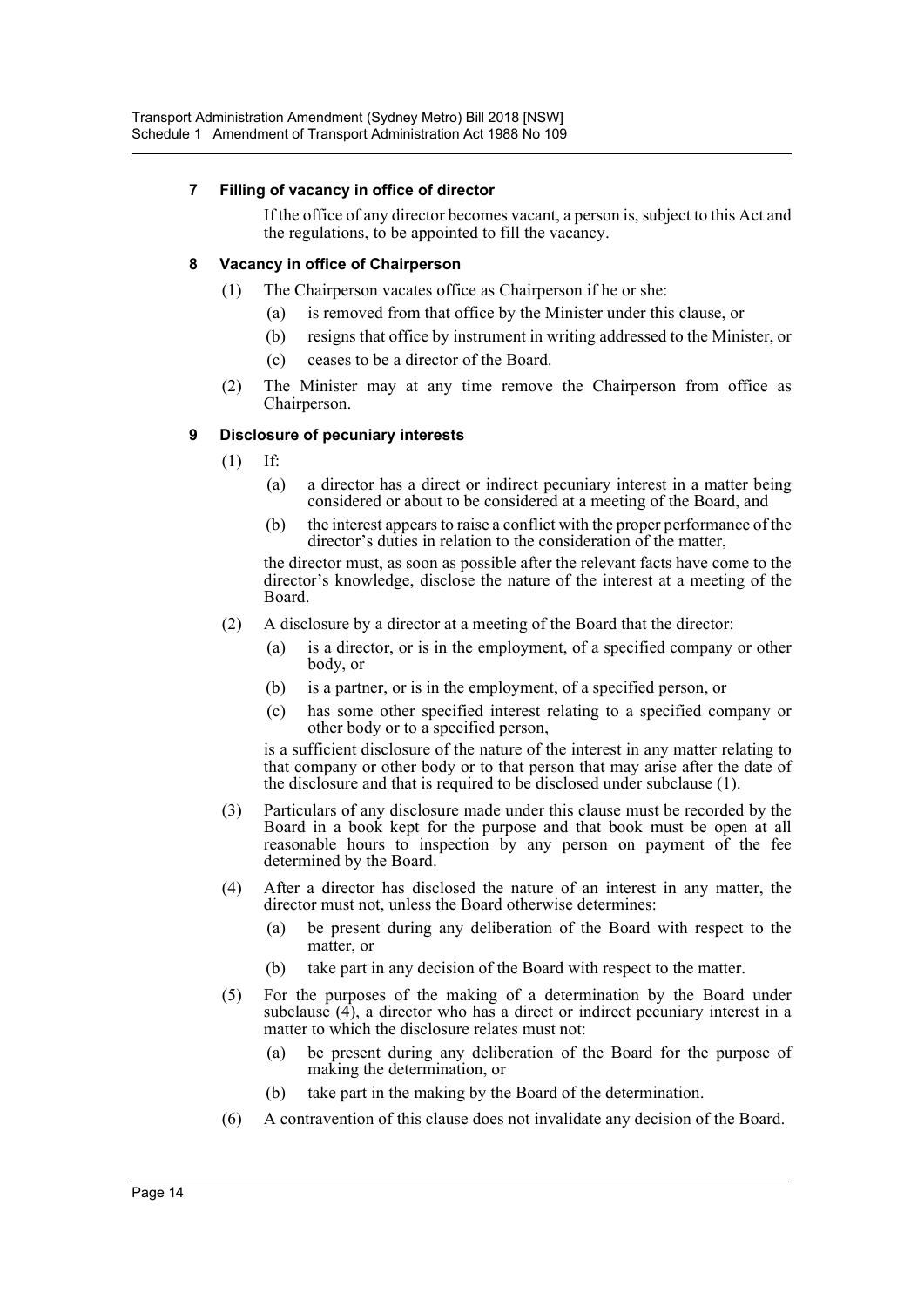(7) This clause applies to a member of an advisory committee of the Board and the advisory committee in the same way as it applies to a director of the Board and the Board.

## **10 Effect of certain other Acts**

- (1) The provisions of the *Government Sector Employment Act 2013* relating to the employment of Public Service employees do not apply to a director.
- (2) If by or under any Act provision is made:
	- (a) requiring a person who is the holder of a specified office to devote the whole of his or her time to the duties of that office, or
	- (b) prohibiting the person from engaging in employment outside the duties of that office,

the provision does not operate to disqualify the person from holding that office and also the office of a director or from accepting and retaining any remuneration payable to the person under this Act as a director.

## **Part 3 Procedure**

### **11 General procedure**

The procedure for the calling of meetings of the Board and for the conduct of business at those meetings is, subject to this Act and the regulations, to be as determined by the Board.

### **12 Quorum**

The quorum for a meeting of the Board is a majority of its directors for the time being.

## **13 Presiding director**

- (1) The Chairperson (or, in the absence of the Chairperson, a person elected by the directors of the Board who are present at a meeting of the Board) is to preside at a meeting of the Board.
- (2) The director presiding at a meeting of the Board has a deliberative vote and, in the event of an equality of votes, has a second or casting vote.

## **14 Voting**

A decision supported by a majority of the votes cast at a meeting of the Board at which a quorum is present is the decision of the Board.

#### **15 Transaction of business outside meetings or by telephone etc**

- (1) The Board may, if it thinks fit, transact any of its business by the circulation of papers among all the directors of the Board for the time being. A resolution approved in writing by a majority of those directors is taken to be a decision of the Board.
- (2) The Board may, if it thinks fit, transact any of its business at a meeting at which directors (or some directors) participate by telephone or other electronic means, but only if any director who speaks on a matter before the meeting can be heard by the other directors.
- (3) For the purposes of:
	- (a) the approval of a resolution under subclause (1), or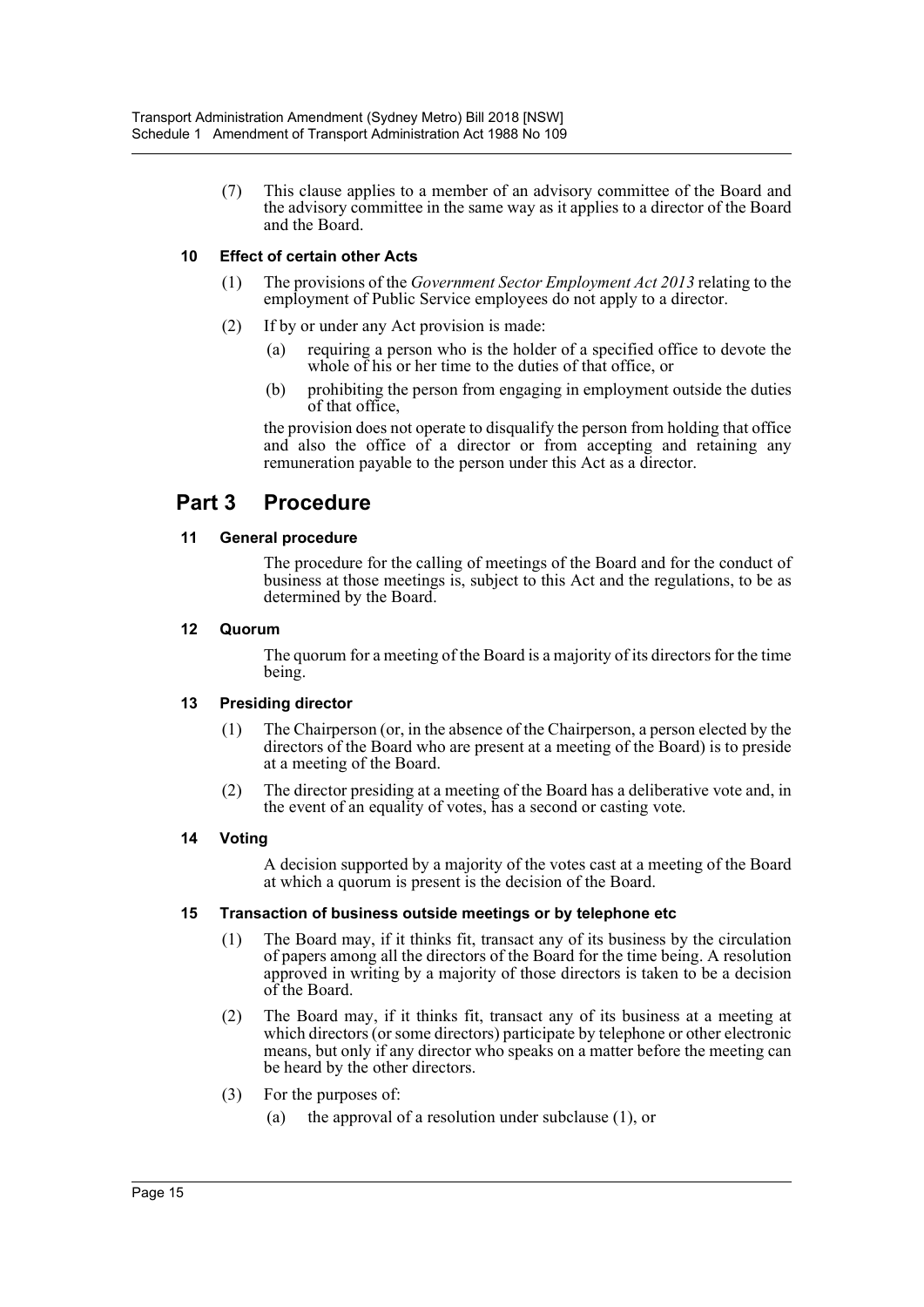(b) a meeting held in accordance with subclause (2),

the Chairperson and each other director have the same voting rights as they have at an ordinary meeting of the Board.

- (4) A resolution approved under subclause (1) is, subject to the regulations, to be recorded in the minutes of the meetings of the Board.
- (5) Papers may be circulated among the directors for the purposes of subclause (1) by electronic means.

## **16 First meeting**

The Minister may call the first meeting of the Board in such manner as the Minister thinks fit.

### **[36] Schedule 6A Powers relating to rail infrastructure facilities and land**

Insert after paragraph (a1) of the definition of *owner* in clause 1:

(a2) in the case of any land, rail infrastructure facilities or any railway building that is managed or controlled by Sydney Metro for the purposes of exercising its functions under this Act, Sydney Metro, or

### **[37] Schedule 6A, clause 1, definition of "rail authority"**

Insert ", Sydney Metro" after "RailCorp" in paragraph (a) of the definition.

### **[38] Schedule 6A, clause 1B (2)**

Insert ", Sydney Metro" after "RailCorp".

**[39] Schedule 6A, clause 13A (4)**

Insert ", Sydney Metro" after "RailCorp".

**[40] Schedule 6A, clause 13A (9)**

Insert ", Sydney Metro" after "RailCorp".

#### **[41] Schedule 6B Special provisions for underground rail facilities**

Insert "Sydney Metro," after "RailCorp," in the definition of *rail authority* in clause 1 (1).

#### **[42] Schedule 7 Savings, transitional and other provisions**

Insert at the end of the Schedule, with appropriate Part and clause numbering:

## **Part Provisions consequent on enactment of Transport Administration Amendment (Sydney Metro) Act 2018**

#### **First corporate plans for Sydney Metro**

Subject to the regulations, section 38L (Corporate plans) does not apply in relation to the first financial year of operation of Sydney Metro.

#### **Reference to Sydney Metro in Local Government Act 1993 and Public Finance and Audit Act 1983**

The reference to Sydney Metro in the following provisions is taken, from the commencement of this clause, to be a reference to Sydney Metro as constituted under Part 3D of this Act: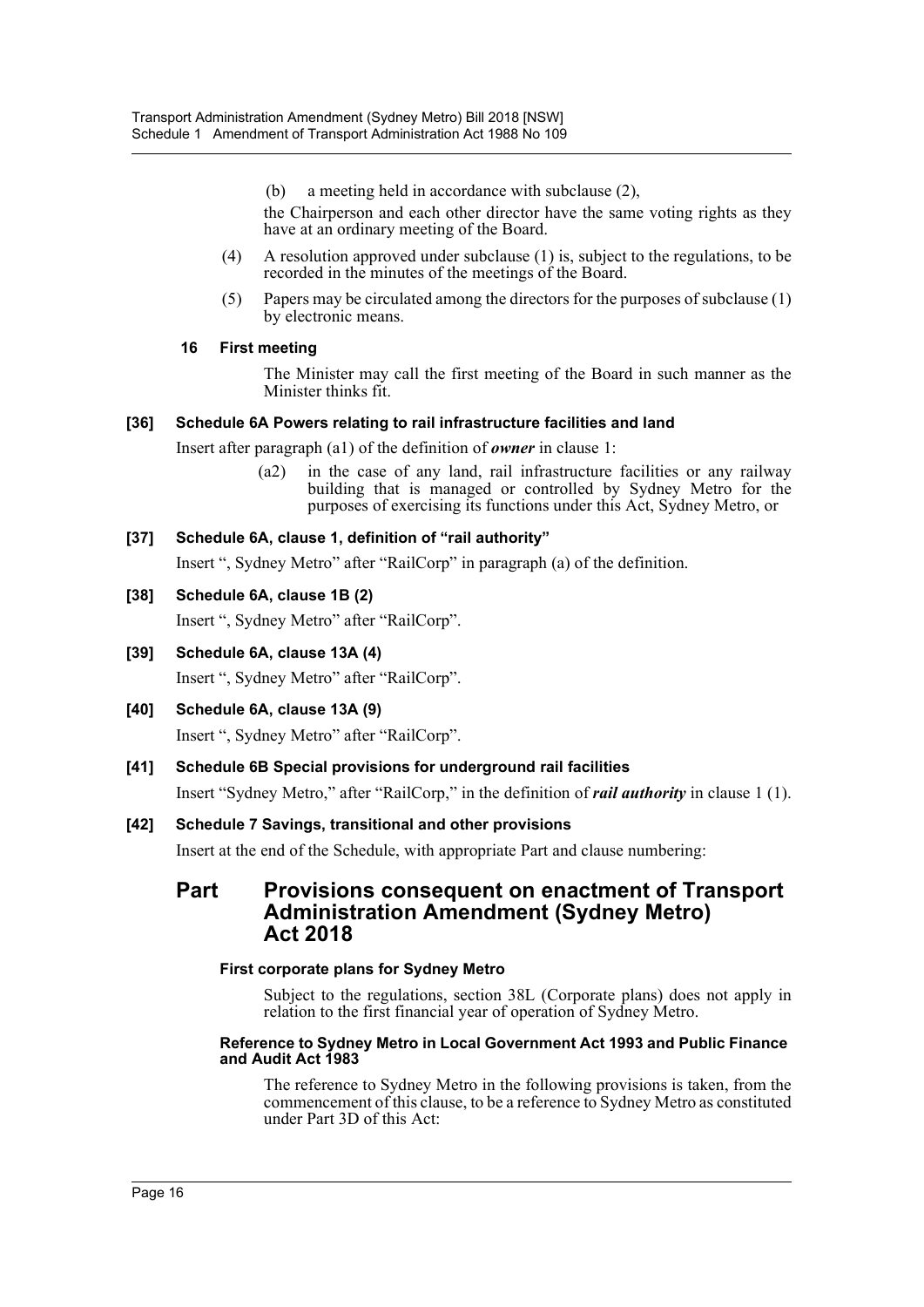- (a) sections 600 (9) and 742 (7) of the *Local Government Act 1993*,
- (b) Schedule 2 to the *Public Finance and Audit Act 1983*.

#### **Deeming references to TfNSW, RailCorp or Sydney Trains to include Sydney Metro**

The regulations may provide that a reference to TfNSW, RailCorp or Sydney Trains in a specified provision of an Act, or an instrument made under an Act, includes a reference to Sydney Metro.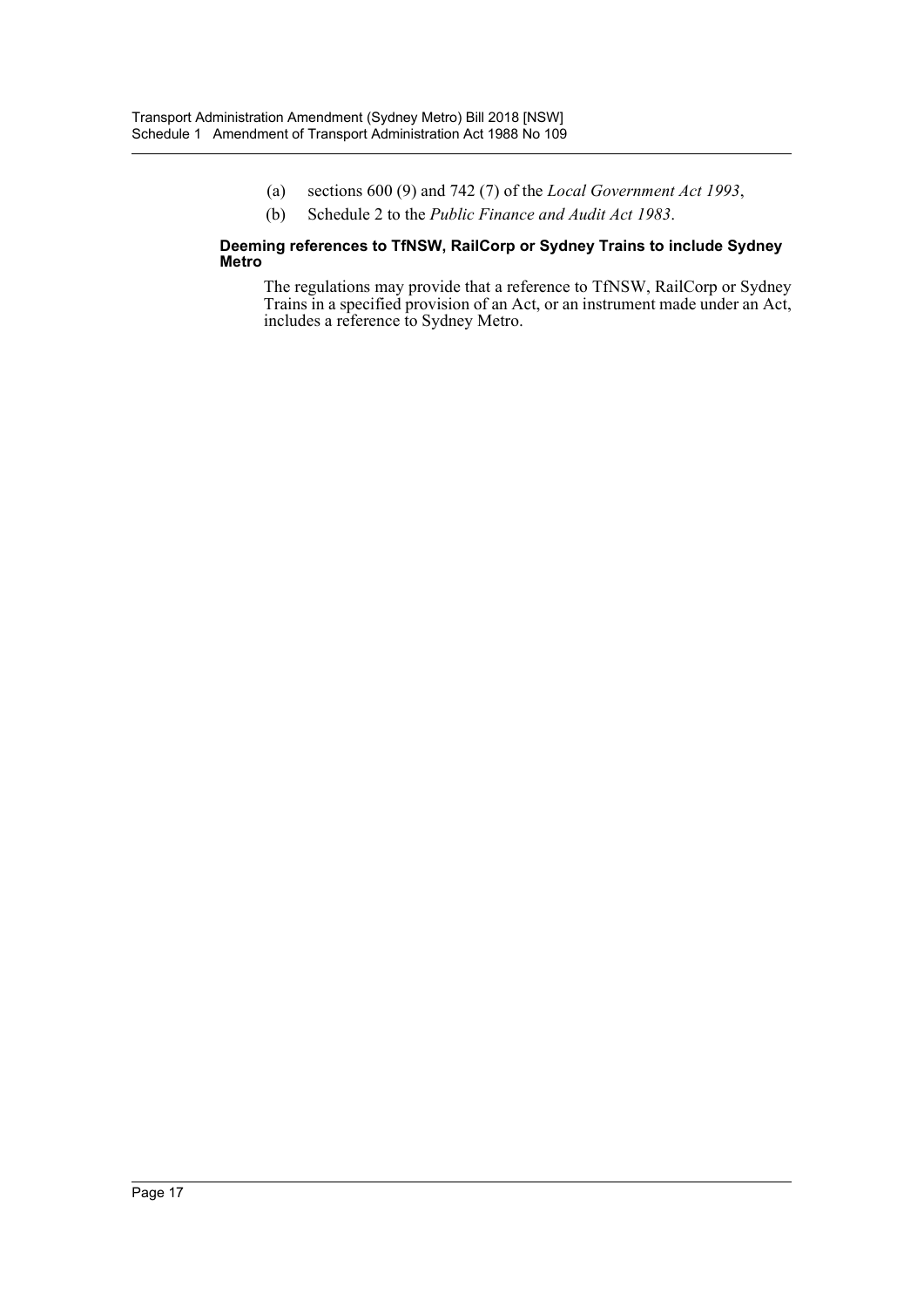## <span id="page-18-0"></span>**Schedule 2 Amendment of other legislation**

## **2.1 City of Sydney Act 1988 No 48**

## **[1] Section 31 Definitions**

Omit the definition of *RailCorp*. Insert in alphabetical order: *TfNSW* means Transport for NSW constituted under the *Transport Administration Act 1988*.

## **[2] Sections 41 (1), 42 (1) and 45**

Omit "RailCorp" wherever occurring. Insert instead "TfNSW".

## **2.2 Conveyancing (Sale of Land) Regulation 2017**

## **Schedule 3 Prescribed warranties**

Insert "Sydney Metro," after "Rail Corporation New South Wales," in clause 5.

## **2.3 Criminal Procedure Regulation 2017**

## **Schedule 3 NSW Government agencies and statutory bodies required to pay court fees**

Insert in appropriate order:

Sydney Metro

## **2.4 Crown Land Legislation Amendment Act 2017 No 17**

## **Schedule 3 Amendment of legislation relating to Crown roads**

Insert after paragraph (e) of the definition of *notifiable authority* in section 32B (1) in Schedule  $3.\overline{2}$  [3]:

(e1) Sydney Metro,

## **2.5 Electricity (Consumer Safety) Act 2004 No 4**

## **Section 3 Definitions**

Insert after paragraph (b3) of the definition of *electricity supply authority* in section 3 (1): (b4) Sydney Metro, and

## **2.6 Electricity Network Assets (Authorised Transactions) Act 2015 No 5**

## **Section 3 Interpretation—key definitions**

Insert after paragraph (d1) of the definition of *associated electricity network land*: (d2) Sydney Metro,

## **2.7 Electricity Supply Act 1995 No 94**

## **[1] Section 53A Definitions**

Insert ", Sydney Metro" after "Rail Corporation New South Wales" in paragraph (c) of the definition of *private land*.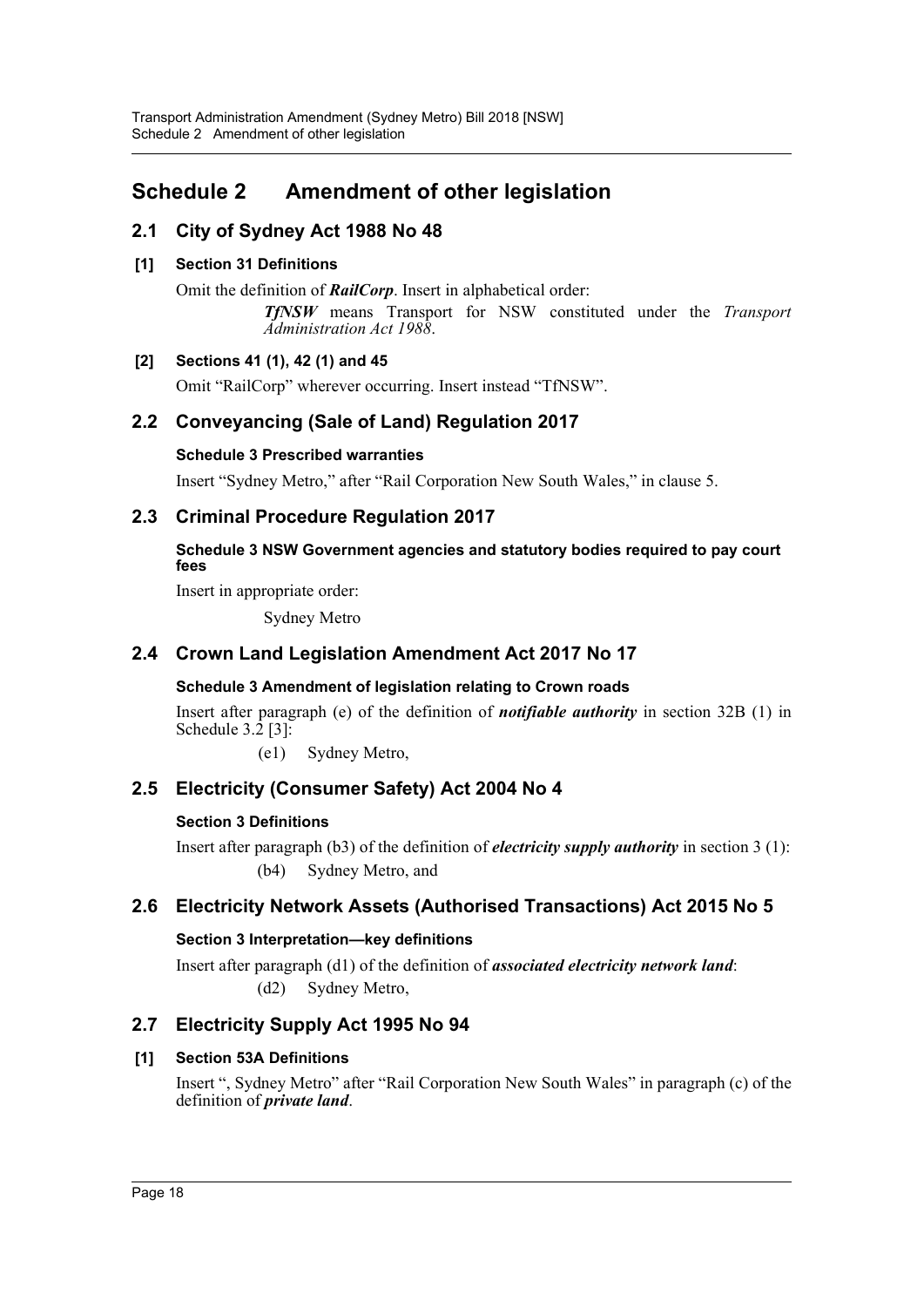## **[2] Section 191 Regulations**

Insert ", Sydney Metro" after "Rail Corporation New South Wales" in section 191 (2A).

### **[3] Dictionary**

Insert ", Sydney Metro" after "Rail Corporation New South Wales" in paragraph (b) of the definition of *distribution system*.

## **2.8 Gas and Electricity (Consumer Safety) Act 2017 No 15**

### **Section 4 Definitions**

Insert after paragraph (d) of the definition of *electricity supply authority* in section 4 (1): (d1) Sydney Metro, and

## **2.9 Impounding Act 1993 No 31**

### **[1] Dictionary**

Insert after the matter relating to Rail Corporation New South Wales in the definition of *area of operations*:

> in the case of an impounding officer appointed by Sydney Metro, land owned by or under the control of Sydney Metro,

### **[2] Dictionary, definition of "impounding authority"**

Insert after the matter relating to the Rail Corporation New South Wales:

Sydney Metro,

## **2.10 Local Government Act 1993 No 30**

#### **Section 555 What land is exempt from all rates?**

Insert before section 555 (1) (h):

(g3) land that is vested in or owned by Sydney Metro and in, on or over which rail infrastructure facilities (within the meaning of the *Transport Administration Act 1988*) are installed,

## **2.11 Passenger Transport Act 1990 No 39**

#### **[1] Section 4 Objects**

Insert ", Sydney Metro" after "RailCorp" in section 4 (d).

## **[2] Section 5 Crown bound by Act**

Insert "Sydney Metro," after "Sydney Ferries," in section 5 (2).

## **2.12 Passenger Transport Act 2014 No 46**

#### **[1] Section 4 Definitions**

Insert in alphabetical order in section 4 (1):

*Sydney Metro* means Sydney Metro constituted under the *Transport Administration Act 1988*.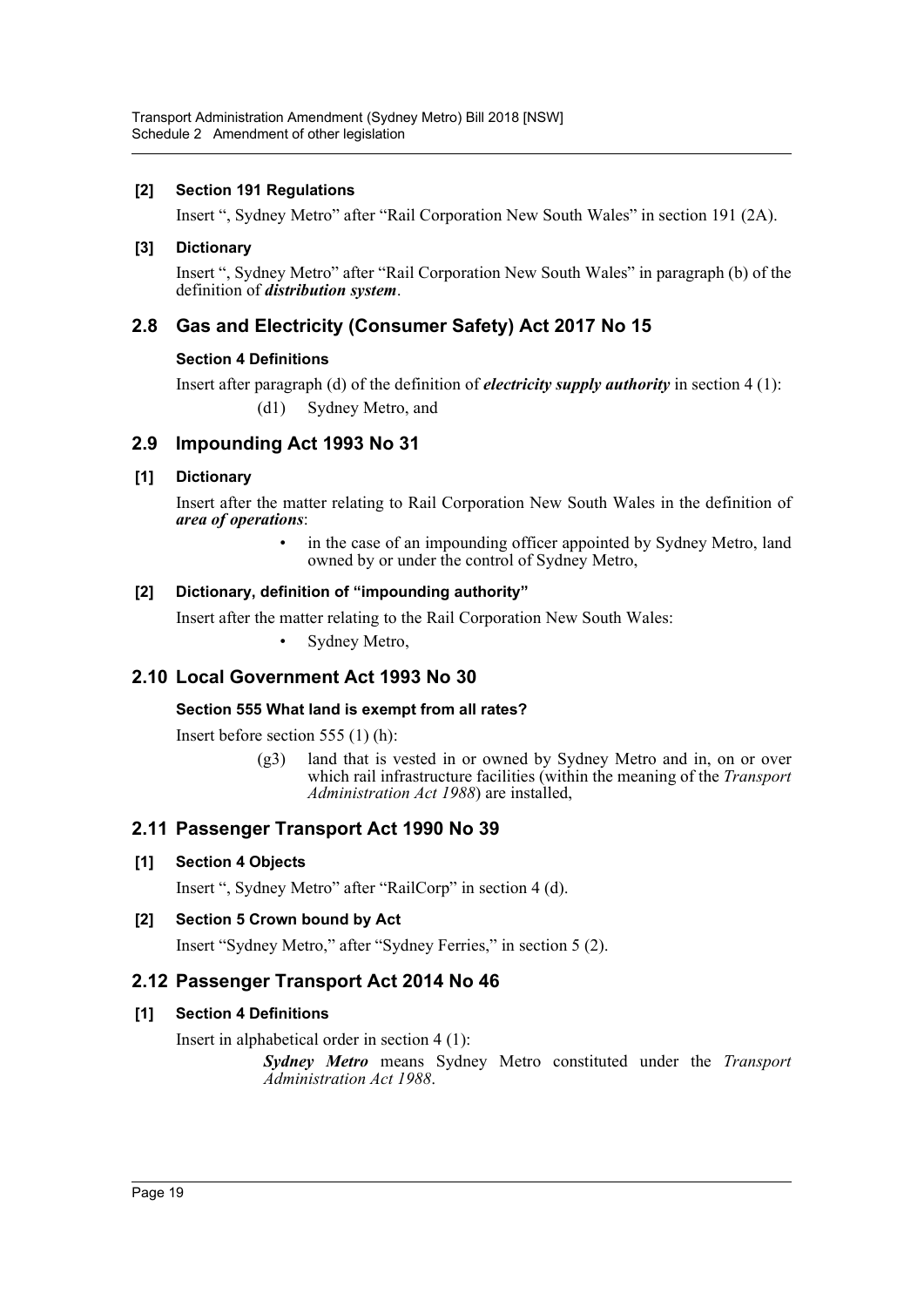### **[2] Section 36B**

Insert after section 36A:

#### **36B Contracts for Sydney Metro passenger services**

- (1) Sydney Metro may enter into a passenger service contract on behalf of the State for the provision of a metro public passenger service with an accredited operator of a public passenger service or the operator of a public passenger service who is not required to be accredited under this Act.
- (2) Sydney Metro may enter into a passenger service contract that is subject to a condition precedent that requires a party to obtain an accreditation to operate a public passenger service.
- (3) A passenger service contract under this section:
	- (a) is to specify the term of the contract, and
	- (b) is not to provide a right to renew the contract, and
	- (c) may provide for the operator of the public passenger service to have the first right to negotiate a further contract, subject to meeting any specified requirements, and
	- (d) must provide for the performance standards to be met by the operator of the public passenger service.
- (4) This Act (other than section 36 (1) and (2)) applies to a passenger service contract under this section as if it were a passenger service contract entered into with an operator of a public passenger service.
- (5) A reference in another provision of this Act to TfNSW in relation to a passenger service contract or the provision of a public passenger service is taken to include a reference to Sydney Metro in relation to a passenger service contract entered into under this section or the provision of a metro public passenger service, as the case requires.
- (6) In this section, *metro public passenger service* means a public passenger service provided by means of a metro within the meaning of the *Transport Administration Act 1988*.

#### **[3] Section 152 Appointment of authorised officers by TfNSW**

Insert "Sydney Metro," after "the State Transit Authority," in section 152 (5).

#### **[4] Section 170 Exchange of information**

Omit section 170 (1). Insert instead:

- (1) The following corporations may enter into an arrangement (an *information sharing arrangement*) with each other or a relevant agency for the purposes of sharing or exchanging information held by the corporation or the agency:
	- (a) RMS,
	- (b) TfNSW,
	- (c) Sydney Metro.

## **[5] Section 170 (3)**

Omit "RMS or TfNSW".

Insert instead "RMS, TfNSW or Sydney Metro".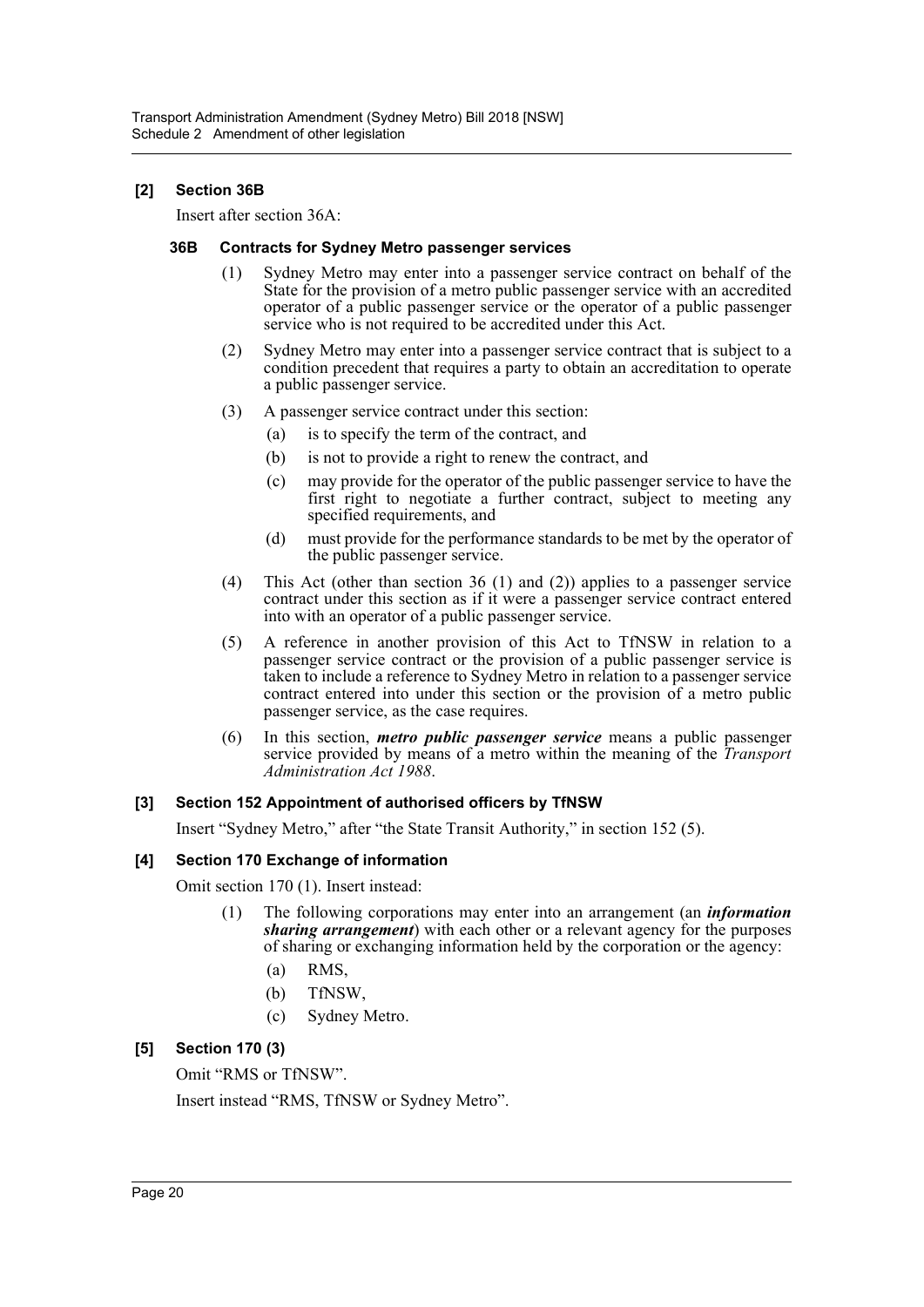## **[6] Section 170 (4)**

Insert ", Sydney Metro" after "TfNSW".

### **[7] Schedule 3 Savings, transitional and other provisions**

Insert at the end of the Schedule, with appropriate Part and clause numbering:

## **Part Provision consequent on enactment of Transport Administration Amendment (Sydney Metro) Act 2018**

#### **Existing contract for Sydney Metro passenger services**

The *North West Rail Link Operations, Trains and Systems Project Deed* entered into between TfNSW and NRT Pty Ltd on 15 September 2014, which is to be transferred from TfNSW to Sydney Metro by an order under section 94 of the *Transport Administration Act 1988*, is before and after that transfer, taken to be a passenger service contract entered into under section 36B of this Act.

## **[8] Schedule 4 Amendment of Acts**

Insert "Sydney Metro," after "the State Transit Authority," in clause 8 in Schedule 4.12 [22].

## **2.13 Pipelines Act 1967 No 90**

### **Section 3 Definitions**

Insert "Sydney Metro," after "Rail Corporation New South Wales," in paragraph (a) of the definition of *public authority* in section 3 (1).

## **2.14 Retail Leases Act 1994 No 46**

#### **Section 82A Certain transport and rail authorities**

Insert "Sydney Metro," after "Rail Corporation New South Wales,".

## **2.15 Roads Act 1993 No 33**

#### **Section 94 Roads authority may carry out drainage work across land adjoining public road etc**

Insert "Sydney Metro," after "Rail Corporation New South Wales," in section 94 (2).

## **2.16 Rural Fires Act 1997 No 65**

## **[1] Section 27 Permission of certain rail and transport authorities required**

Insert "Sydney Metro," after "Rail Corporation New South Wales,".

#### **[2] Section 100A Definitions**

Insert "Sydney Metro," after "Rail Corporation New South Wales," in paragraph (c) of the definition of *managed land* in section 100A (1).

#### **[3] Dictionary**

Insert "Sydney Metro," after "Rail Corporation New South Wales," in paragraph (c) of the definition of *managed land*.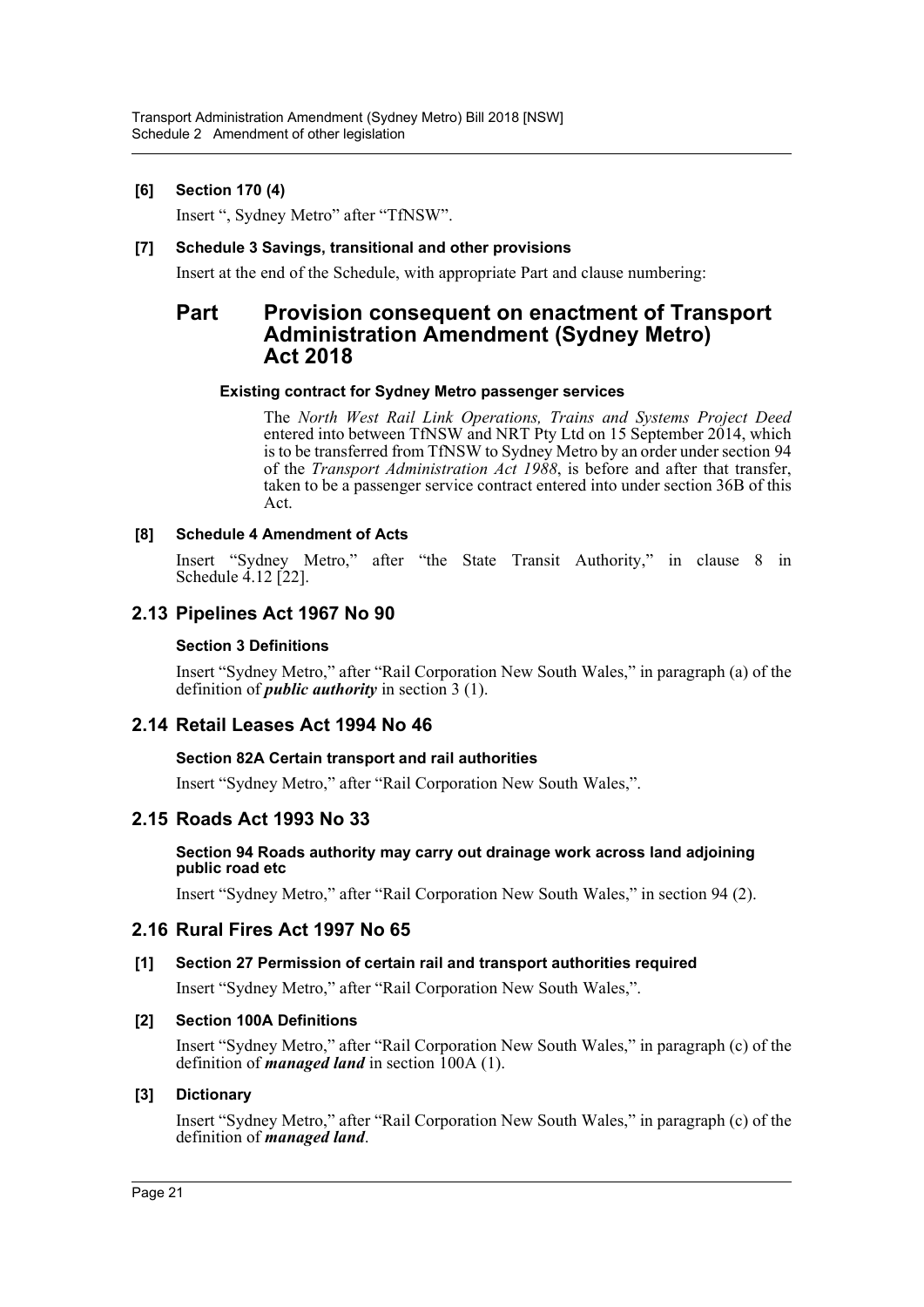## **2.17 State Environmental Planning Policy No 64—Advertising and Signage**

## **[1] Clause 4 Definitions**

Insert "or Sydney Metro" after "RailCorp" in paragraph (b) of the definition of *railway corridor* in clause 4 (1).

## **[2] Clause 4 (1), definition of "transport corridor land"**

Insert ", Sydney Metro" after "RMS" in paragraph (c) of the definition.

## **[3] Clause 12 Consent authority**

Insert ", Sydney Metro" after "Sydney Trains" in clause 12 (c).

## **[4] Clause 16 Transport corridor land**

Insert ", Sydney Metro" after "Sydney Trains" in clause 16 (1) (a).

## **[5] Clause 33 Exempt development**

Insert ", Sydney Metro" after "Sydney Trains" in clause 33 (1).

## **2.18 State Environmental Planning Policy (Infrastructure) 2007**

## **[1] Clause 5 Interpretation—general**

Omit "metro railway" from the definition of *railway station* in clause 5 (2). Insert instead "metro".

## **[2] Clause 40 Definitions**

Insert after paragraph (c) of the definition of *electricity supply authority*:

(c1) Sydney Metro constituted under the *Transport Administration Act 1988*, and

## **[3] Clause 78 Definitions**

Omit the definition of *rail authority* from clause 78 (1). Insert instead: *rail authority* for a rail corridor means:

- (a) in relation to a rail corridor that is vested in or owned by ARTC or is the subject of an ARTC arrangement—ARTC, and
- (b) in relation to any other rail corridor—Transport for NSW.

## **[4] Clause 82 Exempt development—public authorities**

Insert ", Sydney Metro" after "ARTC" wherever occurring in clause 82 (2).

## **[5] Clause 88 Development within or adjacent to interim rail corridor**

Omit the definition of *rail authority* from clause 88 (8). Insert instead: *rail authority* for an interim rail corridor means Transport for NSW.

## **2.19 Transport Administration Amendment (Transport Entities) Act 2017 No 12**

#### **Schedule 2 Amendment of legislation relating to conversion of RailCorp to Transport Asset Holding Entity**

Insert "Sydney Metro," before "Sydney Trains," wherever occurring in section 68C (2) in Schedule 2.1 [13].